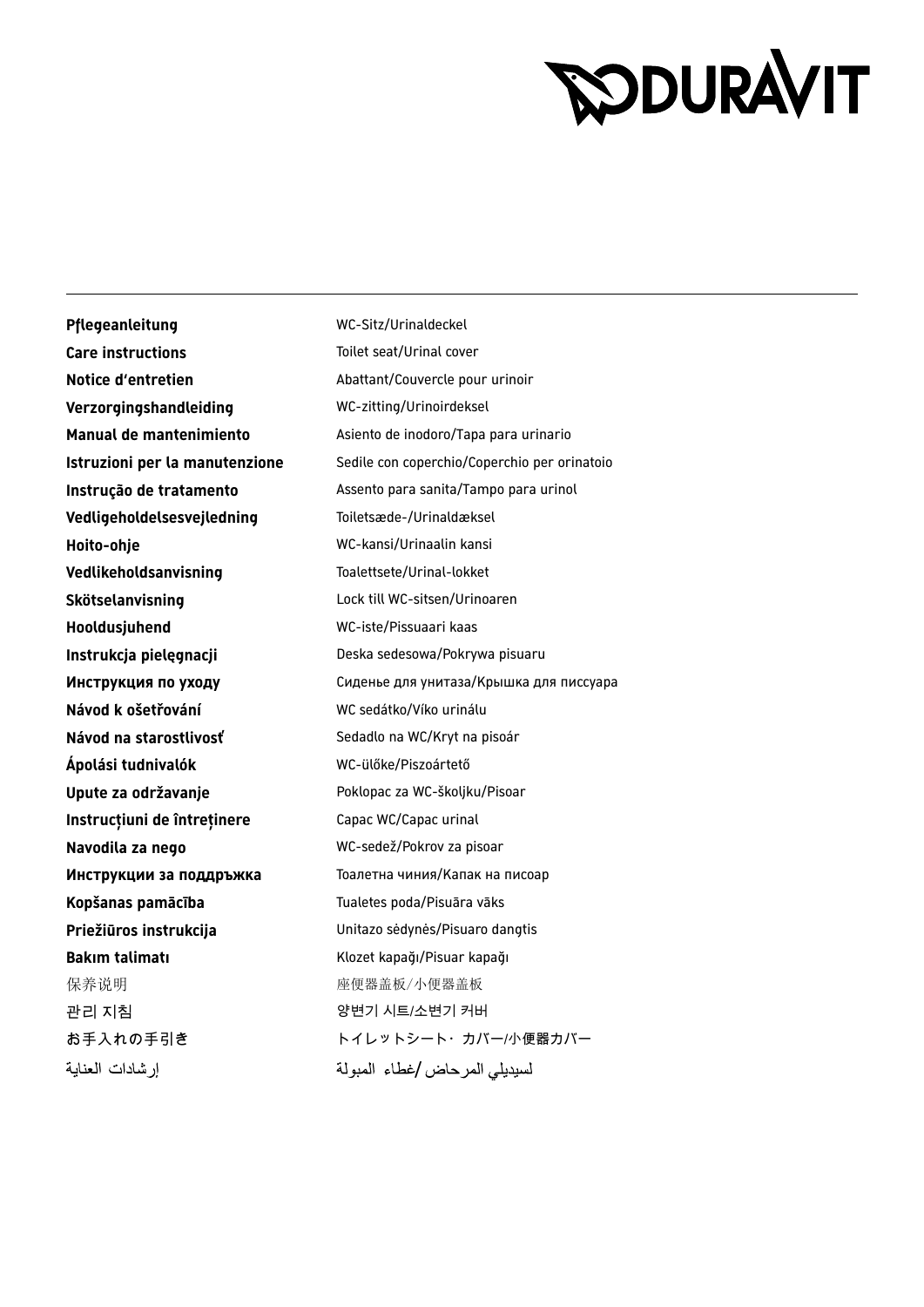### **SODURAVIT**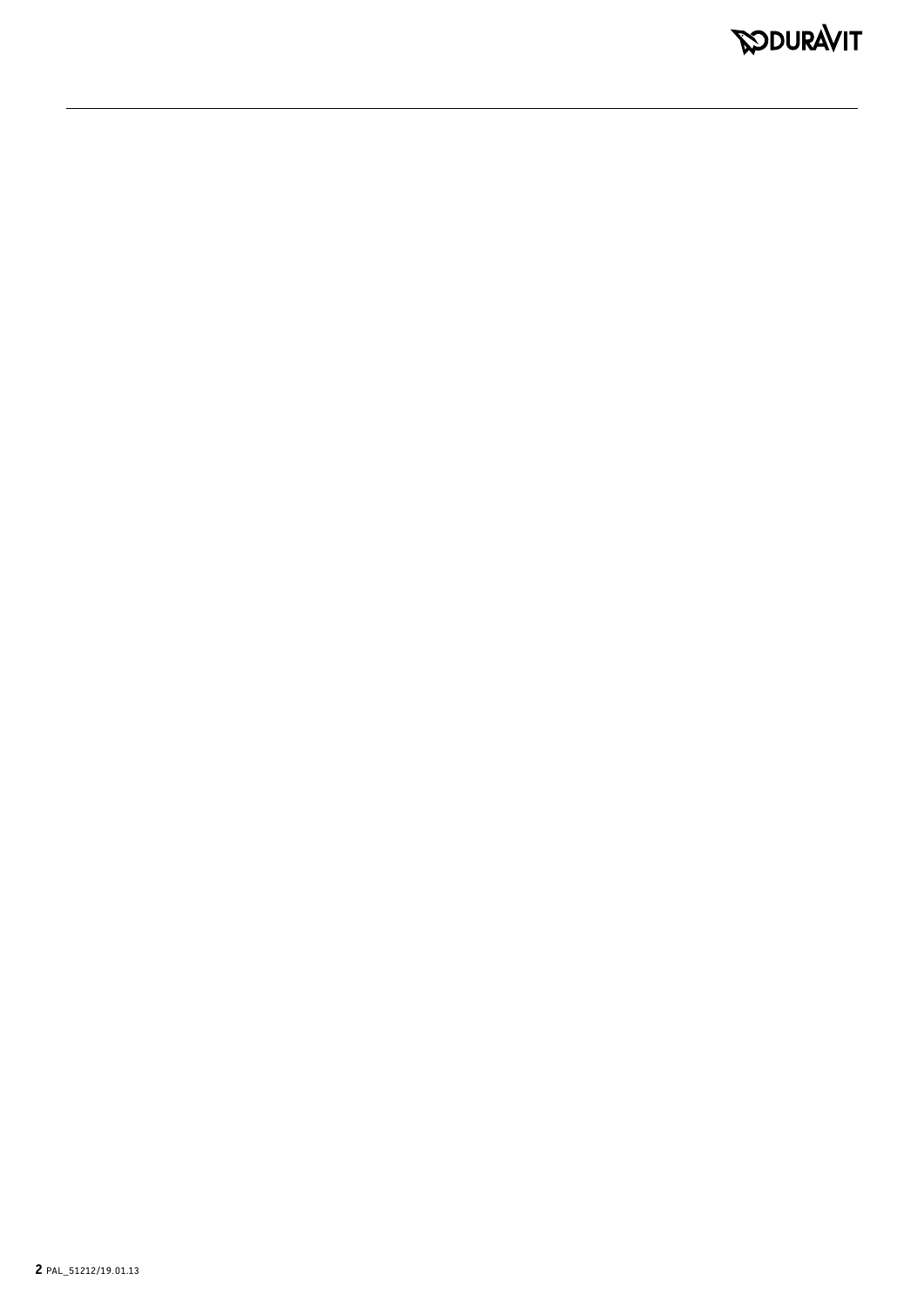| Pflege                  | 4                           |
|-------------------------|-----------------------------|
| Care                    | 4                           |
| Entretien               | 5                           |
| Verzorging              | 5                           |
| Cuidados                | 6                           |
| Manutenzione            | 6                           |
| Conservação             | $\boldsymbol{7}$            |
| Pleje                   | $\boldsymbol{7}$            |
| Hoito                   | 8                           |
| Vedlikehold             | 8                           |
| Skötsel                 | 9                           |
| Hooldamine              | 9                           |
| Pielęgnacja             | $10\,$                      |
| Уход                    | $10\,$                      |
| Péče                    | 11                          |
| Starostlivosť o výrobok | 11                          |
| Ápolás                  | 12                          |
| Njega                   | 12                          |
| Întreținere             | 13                          |
| Vzdrževanje             | 13                          |
| Поддръжка               | 14                          |
| Kopšana                 | 14                          |
| Priežiūra               | $\underline{\phantom{0}15}$ |
| Bakım                   | 15                          |
| 保养                      | 16                          |
| 관리                      | $\underline{16}$            |
| お手入れ                    | 17                          |
| العناية                 | 17                          |
|                         |                             |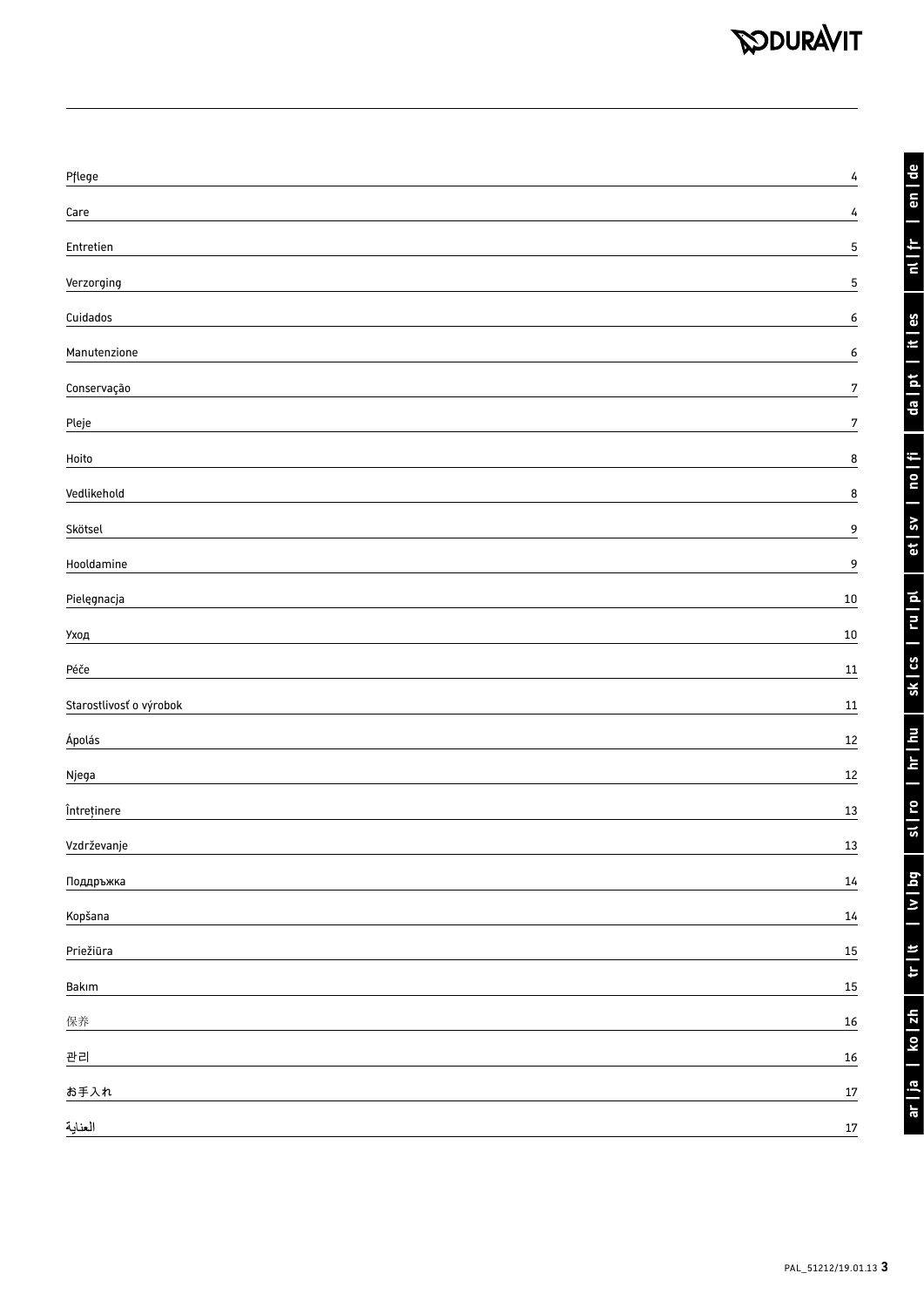**en | de**

Dieses Produkt wird aus umweltfreundlichen Materialien hergestellt. Die geschlossene, porenfreie Oberfläche bietet die beste Voraussetzung für optimale Hygiene. Damit Sie möglichst lange Freude daran haben, beachten Sie bei der Reinigung und Pflege bitte folgende Hinweise:

#### **Welches Reinigungsmittel?**

> Verwenden Sie **neutrales Reinigungsmittel (pH 5-8),** bei hartnäckigen Verschmutzungen ggf. aromatenfreien Benzinkohlenwasserstoff (z.B. Terpentin).

#### **Hinweis!**

#### **Beschädigungen und gelbe Verfärbungen durch falsche Reinigungsmittel und -geräte!**

- Verwenden Sie KEINE scheuernde, chlor- oder säurehaltigen Reinigungsmittel, wie: Scheuermittel, chlorierter Kohlenwasserstoff, Ester (z.B. Nitro oder andere Verdünner und Säuren), Ketone (z.B. Aceton; Alkohole; Aromaten), Glykoläther oder dergleichen.
- Lassen Sie Reinigungsmittel nicht einwirken.
- Verwenden Sie KEINE Hochdruckreinigungsgeräte. **Gelbe Verfärbungen durch aufsteigende Dämpfe!**
- Lassen Sie den Deckel hochgeklappt, solange sich stärkere Reinigungsmittel im WC-/Urinalbecken befinden.
- Verwenden Sie keine Toilettensteine oder Tabs für Spülkästen.

#### **Wie oft?**

#### **Zu lange Reinigungsintervalle führen zu harten Verschmutzungen.**

> Reinigen Sie regelmäßig bzw. sofort, wenn die Oberfläche verschmutzt ist.

#### **Wie?**

#### **Hinweis! Sprühnebel kann in kleinste Öffnungen und Spalten eindringen und die Oberfläche beschädigen.**

- > Sprühen Sie Sprühreinigungsmittel auf das Reinigungstuch und NICHT direkt auf das Produkt.
- > Reinigen Sie die Oberfläche mit einem weichen, feuchten Tuch.
- > Entfernen Sie stärkere Verschmutzungen mit warmem Wasser und Reinigungsmittel, das Sie auf das Tuch geben.
- > Spülen Sie mit klarem, warmem Wasser nach, um Schmutz und Reinigungsmittel restlos zu entfernen.
- > Trocknen Sie die Oberfläche.

This product has been manufactured from environmentally friendly materials. The sealed, nonporous surface provides the best possible conditions for optimal hygiene. Please observe the following cleaning and care instructions so that you can enjoy it for as long as possible:

#### **Which cleaning agent?**

> Use a **neutral cleaning agent (pH 5-8),** or, if necessary, a non-aromatic petroleum hydrocarbon (e.g. turpentine) in the case of stubborn soiling.

#### **Note!**

#### **Damage and yellow discolouration due to incorrect cleaning agents and equipment!**

- Do NOT use abrasive cleaning agents or cleaning agents containing chlorine or acid, such as: scouring detergents, chlorinated hydrocarbon, esters (e.g. nitro or thinners and acids), ketones (e.g. acetone, alcohols, aromatics) glycol ether or the like.
- Do not allow the cleaning agent to take effect.
- Do NOT use any high-pressure cleaning equipment.

#### **Yellow discolouration due to rising vapours!**

- Leave the seat up while the toilet/urinal contains powerful cleaning agent.
- Do not use any toilet blocks or cistern tablets.

#### **How often?**

#### **If the cleaning is not carried out regularly enough, soiling will become more difficult to remove.**

> Regularly clean the surface or clean immediately if soiled.

#### **How?**

#### **Note! Spray can penetrate into very small openings and gaps and damage the surface.**

- > Spray the spray cleaner onto the cleaning cloth and NOT directly onto the product.
- > Clean the surface with a soft damp cloth.
- > Remove heavier soiling with warm water and cleaning agent that you apply to the cloth.
- > Rinse with clean warm water to remove all traces of the cleaning agent and dirt.
- > Dry the surface.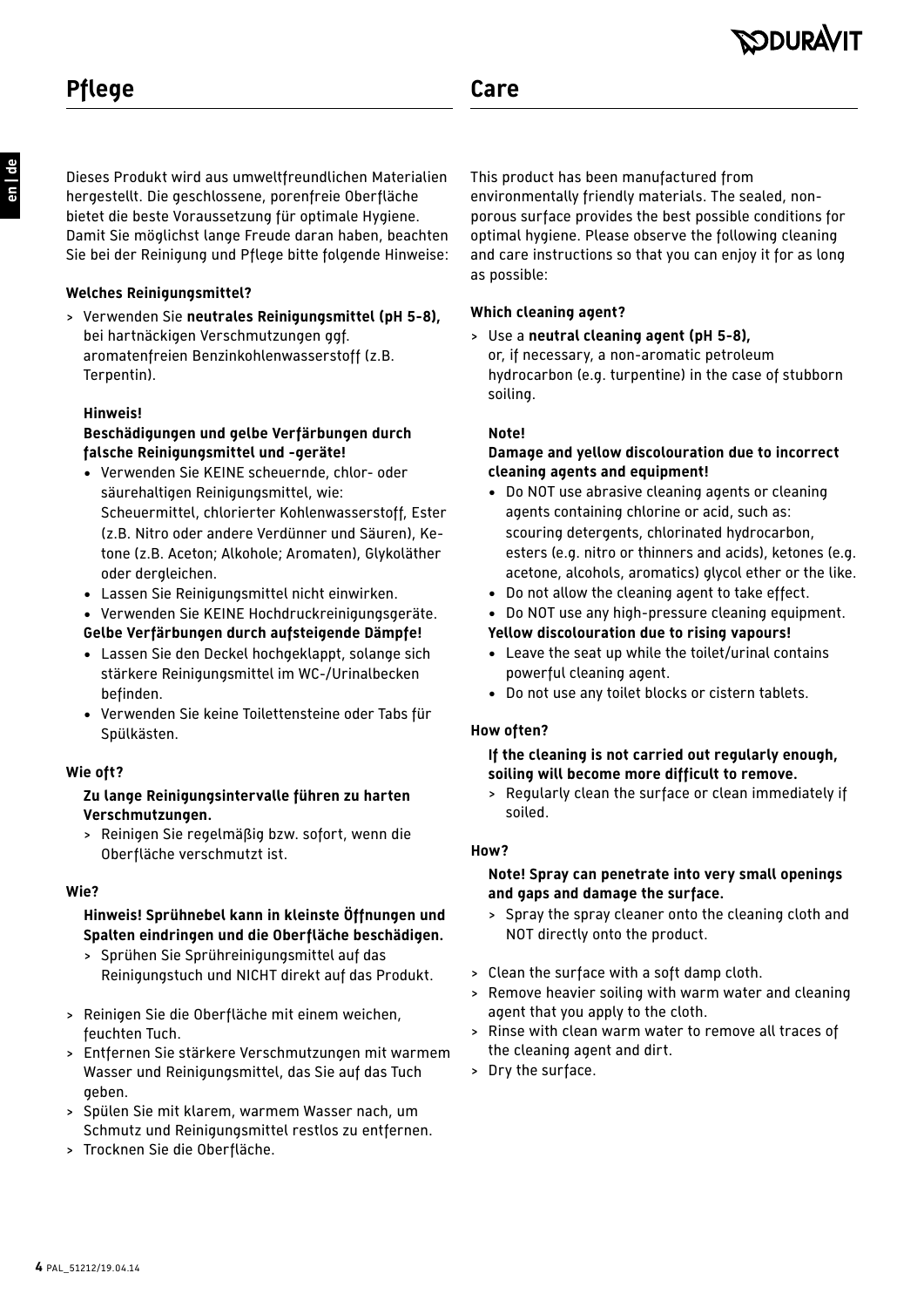**Entretien Onderhoud**

Ce produit est fabriqué à partir de matériaux écologiques. La surface fermée non poreuse offre les meilleures conditions pour une hygiène optimale. Pour que vous puissiez en profiter le plus longtemps possible, tenez compte des indications suivantes lors de l'entretien :

#### **Quel produit de nettoyage utiliser ?**

> Utilisez un **produit de nettoyage neutre (pH 5-8),** pour les salissures tenaces voire un hydrocarbure benzénique (par ex. de la térébenthine).

#### **Info utile !**

#### **Dommages et décolorations jaunes provenant de l'utilisation des mauvais produits et appareils de nettoyage !**

- N'utilisez AUCUN produit de nettoyage décapant, chloré ou acide, comme par ex. : produits abrasifs, hydrocarbure chloré, ester (par ex. nitro ou autres diluants et acides), cétones (par ex. acétone, alcools, aromates), éthers de glycol ou autres produits similaires.
- Ne laissez pas agir les produits de nettoyage.
- N'utilisez PAS de nettoyeurs haute pression.

#### **Décolorations jaunes provenant d'émanations de vapeurs !**

- Laissez le couvercle relevé tant que des produits de nettoyage agressifs se trouvent dans la cuvette/ l'urinoir.
- N'utilisez pas de blocs ou tablettes pour réservoirs.

#### **À quelle fréquence ?**

#### **Des intervalles de nettoyage trop longs entraînent la formation de salissures tenaces.**

> Nettoyez la surface régulièrement ou immédiatement si celle-ci est sale.

#### **Comment procéder ?**

#### **Info utile ! Les pulvérisations peuvent pénétrer dans les plus petites ouvertures et endommager la surface.**

- > Pulvérisez le spray sur le chiffon et PAS directement sur le produit.
- > Nettoyez la surface à l'aide d'un chiffon doux et humide.
- > Enlevez les impuretés plus importantes avec de l'eau chaude et un produit de nettoyage à appliquer sur le chiffon.
- > Rincez à l'eau chaude claire afin d'éliminer les résidus du produit et les taches.
- > Séchez la surface.

Dit product wordt gemaakt van milieuvriendelijke materialen. Het gesloten, oppervlak zonder poriën biedt de beste voorwaarde voor een optimale hygiëne. Om ervoor te zorgen dat u er zo lang mogelijk plezier van zult hebben, is het belangrijk dat bij de reiniging en het onderhoud de volgende aanwijzingen in acht worden genomen:

#### **Welk reinigingsmiddel?**

> Gebruik een **neutraal reinigingsmiddel (pH 5-8),** bij hardnekkige verontreinigingen evt. aromatenvrije benzinekoolwaterstof (bijv. terpentine).

#### **Let op!**

#### **Beschadigingen en gele verkleuringen door verkeerde reinigingsmiddelen en -apparatuur!**

- Gebruik GEEN schurende, chloor- of zuurhoudende reinigingsmiddelen, zoals: schuurmiddel, gechloreerde koolwaterstof, ester (bijv. nitro of andere verdunners en zuren), ketonen (bijv. aceton; alcohol; aromaten), glycolether of dergelijke.
- Laat reinigingsmiddelen niet inwerken.
- Gebruik GEEN hogedrukreinigers.

#### **Gele verkleuringen door opstijgende stoom!**

- Laat het deksel omhoog geklapt, zolang er krachtigere reinigingsmiddelen in de WC/het urinoir aanwezig zijn.
- Gebruik geen toiletblokken of tabs voor reservoirs.

#### **Hoe vaak?**

#### **Te lange reinigingsintervallen leiden tot harde verontreinigingen.**

> Reinig regelmatig resp. direct als het oppervlak verontreinigd is.

#### **Hoe?**

#### **Let op! Spuitnevel kan in de kleinste openingen en spleten binnendringen en het oppervlak beschadigen.**

- > Sproei het sproei-reinigingsmiddel op de poetsdoek en NIET direct op het product.
- > Reinig het oppervlak met een zachte, vochtige doek.
- > Verwijder sterke verontreinigingen met warm water en reinigingsmiddel dat u op een doek doet.
- > Spoel na met schoon, warm water om vuil en reinigingsmiddel volledig te verwijderen.
- > Droog het oppervlak.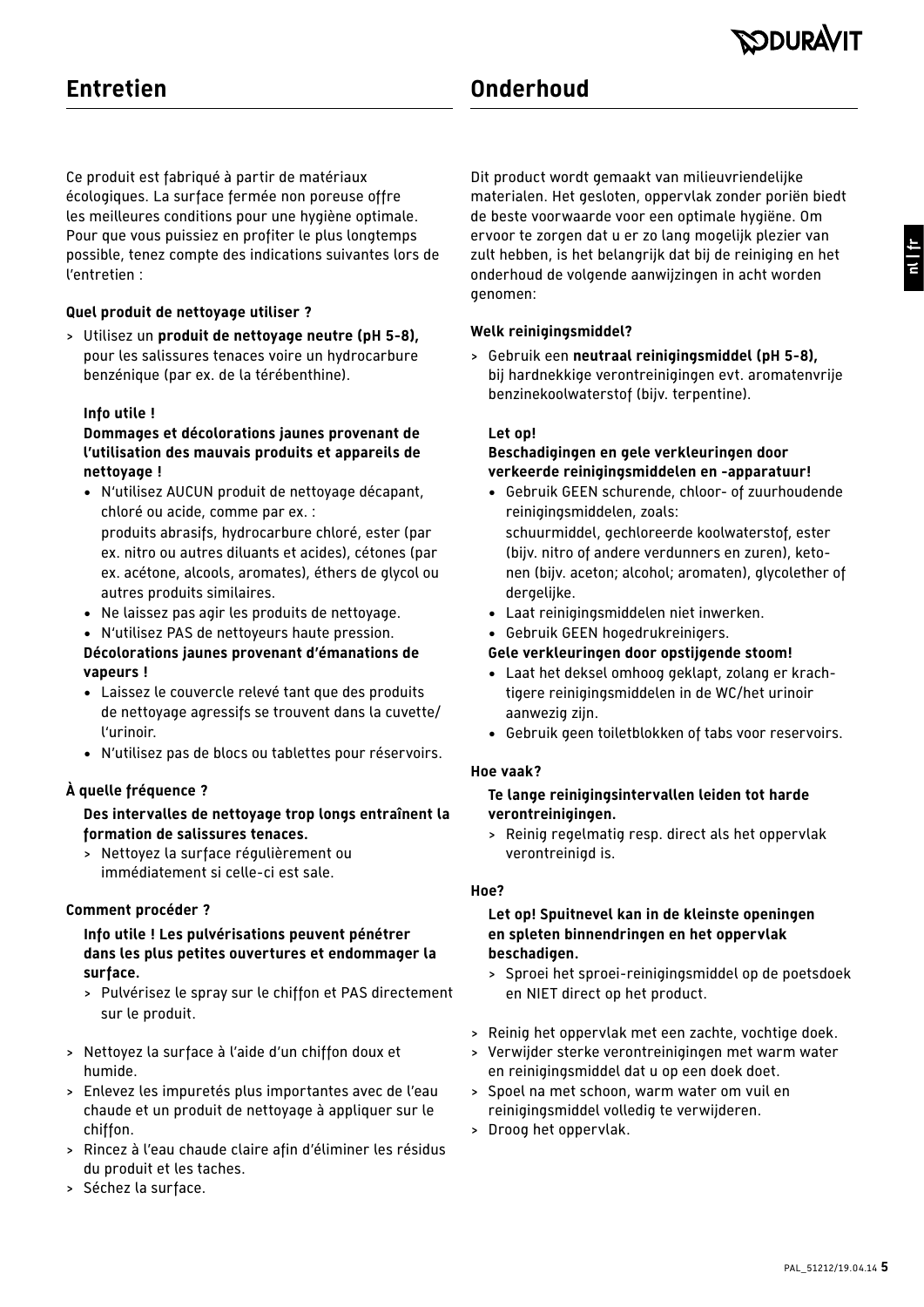Este producto se fabrica con materiales respetuosos con el medio ambiente. La superficie cerrada y sin poros ofrece las mejores condiciones para una higiene óptima. Para poder disfrutar muchos años de su producto, tenga en cuenta las siguientes indicaciones para la limpieza y el mantenimiento:

#### **¿Qué producto de limpieza?**

> Utilice un **producto de limpieza neutro (valor pH 5-8)**  y en caso de suciedad resistente, algún hidrocarburo de gasolina libre de aromáticos (p. ej. aguarrás) si fuera necesario.

#### **¡Indicación!**

#### **¡El uso de productos y aparatos de limpieza incorrectos puede provocar daños y decoloraciones amarillas!**

- NO utilice productos de limpieza abrasivos o que contengan cloro o ácido como, por ejemplo: Producto de limpieza, hidrocarburo clorado, éter (p. ej. diluyentes nitrosintéticos o de otro tipo y ácidos), cetonas (p. ej. acetona, alcohol, compuestos aromáticos), éter de glicol o similar.
- No deje actuar los productos de limpieza.
- NO utilice aparatos de limpieza a alta presión.

#### **¡Los vapores ascendentes pueden causar decoloraciones amarillas!**

- Deje la tapa abatida hacia arriba mientras se encuentren productos de limpieza más intensos en el inodoro/urinario.
- No utilice desodorantes ni pastillas para cisternas.

#### **¿Con qué frecuencia?**

#### **Unos intervalos de limpieza demasiado largos hacen que la suciedad quede incrustada.**

> Limpie la superficie periódicamente o inmediatamente cuando esté sucia.

#### **¿Cómo?**

#### **¡Indicación! Un producto aplicado con pulverizador puede entrar en los orificios más pequeños y provocar daños en la superficie.**

- > Aplicar el producto limpiador de pulverización sobre un trapo de limpieza y NO directamente sobre el producto.
- > Limpiar la superficie con un paño suave y húmedo.
- > Eliminar la suciedad muy resistente utilizando agua caliente y un trapo con producto de limpieza.
- > Aclare con agua limpia caliente para eliminar completamente los restos del producto de limpieza y la suciedad.
- > Seque la superficie.

Questo prodotto è realizzato in materiali ecologici. La superficie chiusa, non porosa offre il migliore presupposto per un'igiene ottimale. Per poterne beneficiare il più a lungo possibile, attenersi alle seguenti note per la pulizia e la cura:

#### **Quale detergente?**

> Utilizzare un **detergente neutro (pH 5-8),** per lo sporco ostinato utilizzare eventualmente idrocarburo benzina senza composti aromatici (p. Es. trementina).

#### **Nota!**

#### **Danneggiamenti e macchie giallastre a causa di utilizzo di detergenti e apparecchi per la pulizia errati!**

- NON utilizzare detergenti abrasivi, contenenti cloro o acidi, come: Prodotti abrasivi, idrocarburi clorurati, esteri (p. es. nitro o altri diluenti e acidi), chetoni (p. es. acetone; alcol, aromatici), glicoleteri o simili.
- Non lasciar agire i detergenti.
- NON utilizzare idropulitrici ad alta pressione.
- **Macchie giallastre a causa della salita di vapori!**
- Lasciare sollevato il coperchio finché all'interno del vaso/orinatoio è presente un qualsiasi detergente aggressivo.
- Non utilizzare dispenser deodoranti per WC o tavolette per cassette di sciacquo.

#### **Con che frequenza?**

#### **Intervalli di pulizia troppo lunghi sono causa di sporco ostinato.**

> Pulire la superficie regolarmente o appena si sporca.

#### **Come?**

#### **Nota! Lo spray nebulizzato può penetrare nelle più piccole aperture e fessure provocando dei danni alla superficie.**

- > Spruzzare il detergente spray su un panno per la pulizia e mai direttamente sul prodotto.
- > Pulire la superficie con un panno morbido umido.
- > Rimuovere lo sporco ostinato con acqua calda e un detergente spruzzato su un panno.
- > Risciacquare con acqua calda e pulita per rimuovere completamente i residui di sporco e detergente.
- > Asciugare la superficie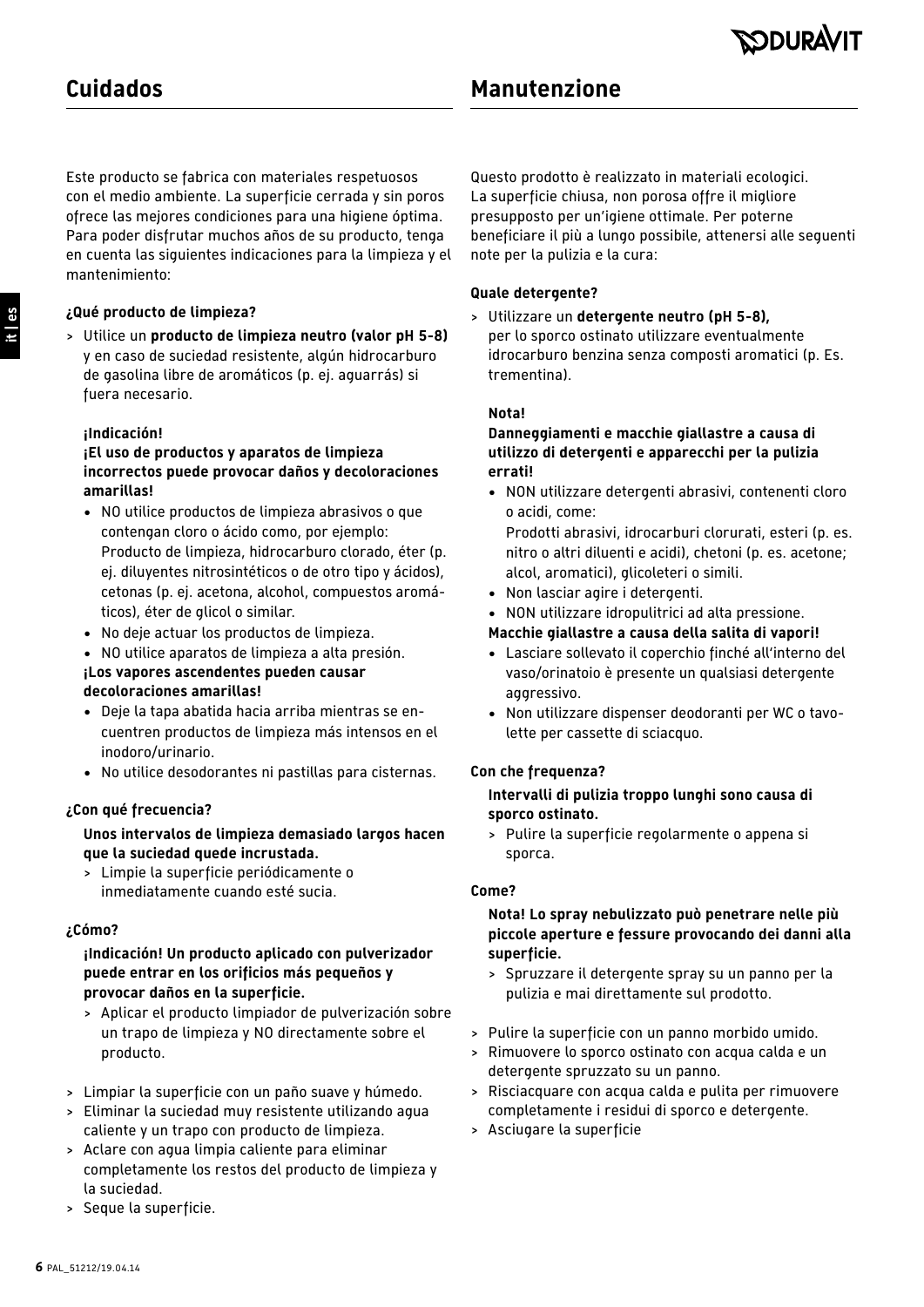Dette produkt er produceret af miljøvenlige materialer. Den lukkede, porefri overflade giver de bedste forudsætninger for optimal hygiejne. For at du får mest muligt ud af det, skal du følge anvisningerne til rengøring og vedligeholdelse:

#### **Hvilket rengøringsmiddel?**

> Anvend et **neutralt rengøringsmiddel (pH 5-8),** ved fastsiddende snavs evt. benzinkulbrinte uden aromatiske stoffer (f.eks. terpentin).

#### **Bemærk!**

#### **Beskadigelser og gule misfarvninger pga. forkerte rengøringsmidler og -apparater!**

- Brug IKKE skurende, klor- eller syreholdige rengøringsmidler som f.eks.: slibemidler, kloreret kulbrinte, ester (f.eks. nitro eller andre fortyndingsmidler og syrer), ketoner (f.eks. acetone; alkohol; aromatiske stoffer), glycolether e.l.
- Lad ikke rengøringsmidlet virke.
- Brug IKKE højtryksrengøringsapparater.
- **Gule misfarvninger pga. opstigende dampe!**
- Lad låget være klappet op, så længe der er stærke rengøringsmidler i toiletsæde-/urinaldækslet.
- Anvend ikke urinaltabs eller tabs til cisternen.

#### **Hvor ofte?**

#### **For lange rengøringsintervaller fører til genstridigt snavs.**

> Rengør overfladen regelmæssigt eller omgående, hvis den er snavset.

#### **Hvordan?**

#### **Bemærk! Vand kan trænge ind i selv de mindste åbninger og sprækker og beskadige overfladen.**

- > Sprøjt rengøringsmiddel på en klud og IKKE direkte på produktet.
- > Rengør overfladen med en blød, fugtig klud.
- > Fjern genstridig snavs med varmt vand og rengøringsmiddel på kluden.
- > Skyl efter med rent, varmt vand for at fjerne rester af snavs og rengøringsmiddel.
- > Tør overfladen af.

Este produto é fabricado de material compatível com o meio ambiente. A superfície fechada e sem poros oferece as melhores condições para uma higiene ideal. Para que se possa desfrutar ao máximo do seu produto, deverá observar as seguintes indicações para a limpeza e o tratamento:

#### **Qual produto de limpeza?**

> Utilize um **produto de limpeza neutro (pH 5-8),** para sujidade persistente e, se necessário, hidrocarboneto alifático livre de aromáticos (por ex. terpentina).

#### **Nota!**

#### **Danos e descolorações amarelas devido a produtos de limpeza e equipamentos inadequados!**

• Não devem ser utilizados produtos de limpeza abrasivos, nem produtos que contenham cloro ou ácidos, tais como:

Detergentes abrasivos, hidrocarbonetos clorados, ésteres (por ex., nitro ou outros diluentes e ácidos), cetonas (por ex., acetona, álcool, aromáticos), éteres glicólicos ou substâncias semelhantes.

- Deixar o produto de limpeza fazer efeito.
- NÃO devem ser utilizados aparelhos de limpeza de alta pressão.

#### **Descolorações amarelas devido a vapores ascendentes!**

- Deixar a tampa levantada, enquanto se encontrarem produtos de limpeza mais fortes no WC/urinol.
- Não usar blocos sanitários nem tabletes para cisternas.

#### **Com que frequência?**

#### **Intervalos de limpeza longos demais podem levar a sujidades duras.**

> Limpar regularmente ou imediatamente, se a superfície estiver suja.

#### **Como?**

#### **Nota! Névoa de spray é capaz de penetrar nas menores aberturas e fendas e danificar a superfície.**

- > Pulverizar o produto de limpeza em aerossol sobre um pano de limpeza, e NÃO diretamente sobre o produto.
- > Limpar a superfície com um pano macio e húmido.
- > Remover a sujidade forte com água morna e um produto de limpeza que é aplicado no pano.
- > Enxaguar com água morna e limpa, para remover sujidade e quaisquer resíduos de produto de limpeza.
- > Secar a superfície.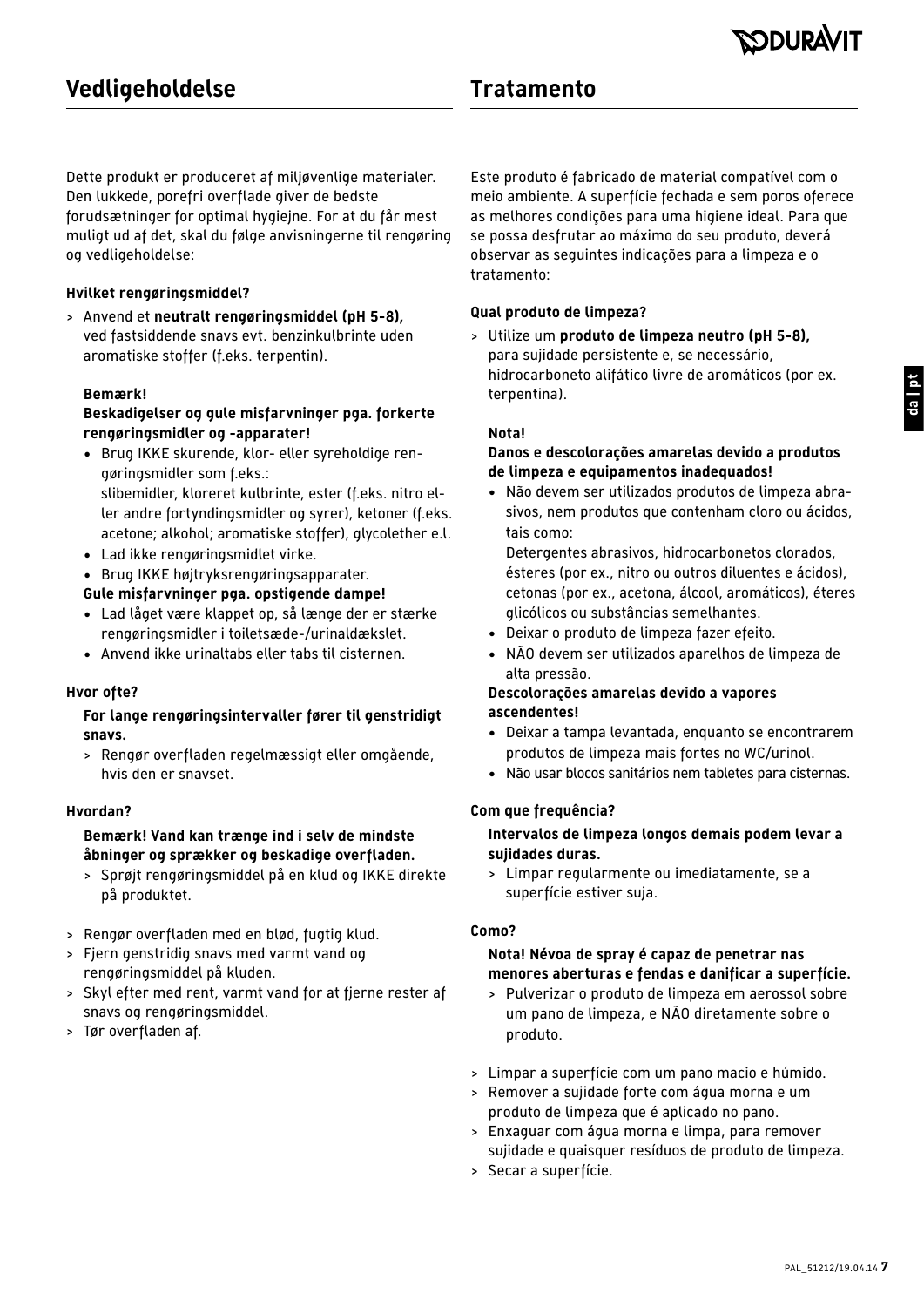Tämä tuote valmistetaan ympäristöystävällisistä materiaaleista. Suljettu, ei-huokoinen pinta tarjoaa parhaat edellytykset optimaaliselle hygienialle. Jotta sinulla olisi mahdollisimman pitkään iloa tuotteesta, noudata puhdistuksessa ja hoidossa seuraavia ohjeita:

#### **Mikä puhdistusaine?**

> Käytä **neutraalia puhdistusainetta (pH 5–8),** kovapintaisiin tahroihin tarvittaessa aromaattivapaata bensiinihiilivetyä (esim. tärpätti).

#### **Ohje!**

#### **Väärien puhdistusaineiden ja -laitteiden aiheuttamat vauriot ja keltaiset värjäytymät!**

• ÄLÄ käytä hankaavia, kloori- tai happopitoisia puhdistusaineita, kuten:

hankausaineet, kloorattu hiilivety, esterit (esim. nitro tai muut ohentimet ja hapot), ketonit (esim. asetoni; alkoholit; aromaatit), glykoolieetteri tai vastaava.

- Älä anna puhdistusaineiden vaikuttaa.
- ÄLÄ käytä korkeapainepuhdistuslaitteita.

#### **Nousevien höyryjen aiheuttamat keltaiset värjäytymät!**

- Jätä kansi ylös niin kauan, kun WC-/urinaalialtaassa on vahvempaa puhdistusainetta.
- Älä käytä WC-kiviä tai huuhtelusäiliöihin tarkoitettuja tabletteja.

#### **Kuinka usein?**

#### **Liian pitkät puhdistusvälit johtavat pinttyneeseen likaan.**

> Puhdista pinta säännöllisesti tai heti sen ollessa likainen.

#### **Miten?**

#### **Ohje! Suihkusumu voi tunkeutua pienimpiin aukkoihin ja rakoihin ja vahingoittaa pintaa.**

- > Suihkuta suihkutettava puhdistusaine puhdistusliinaan, ÄLÄ suoraan tuotteelle.
- > Puhdista pinta pehmeällä, kostealla liinalla.
- > Poista pinttyneet epäpuhtaudet lämpimällä vedellä ja liinaan lisätyllä puhdistusaineella.
- > Huuhtele puhtaalla, lämpimällä vedellä poistaaksesi lian ja puhdistusaineet ilman jäämiä.
- > Kuivaa pinta.

Dette produktet blir laget av miljøvennlige materialer. Den lukkede overflaten uten porer gir de beste forutsetninger for optimal hygiene. For at du skal kunne ha glede av produktet lengst mulig, bør du følge disse instruksjonene ved rengjøring og pleie:

#### **Hvilket rengjøringsmiddel?**

> Bruk et **nøytralt rengjøringsmiddel (pH 5–8),** ved gjenstridig smuss eventuelt ikke-aromatiske bensinhydrokarboner (for eksempel terpentin).

#### **Merknad!**

#### **Skader og gul misfarging på grunn av feil rengjøringsmidler og -apparater!**

- Du må IKKE bruke skurende, klor- eller syreholdige rengjøringsmidler som: skuremiddel, klorerte hydrokarboner, ester (for eksempel nitro eller andre fortynningsmidler og syrer), keton (for eksempel aceton, alkoholer, aromater),
- glykoleter eller lignende.
- Du må ikke la rengjøringsmidler virke.
- Du må IKKE bruke høytrykksspylere.
- **Gul misfarging på grunn av stigende damp!**
- La lokket stå oppe når det befinner seg sterke rengjøringsmidler i toalett-/urinalskålen.
- Du må ikke bruke WC-blokker eller tabletter for sisterner.

#### **Hvor ofte?**

#### **Hvis det får for lang tid mellom hver rengjøring, fører det til hardt smuss.**

> Rengjør overflaten regelmessig eller med en gang den blir skitten.

#### **Hvordan?**

#### **Merknad! Vann kan trenge inn i små åpninger og sprekker og skade overflaten.**

- > Spray rengjøringsmiddel på kluten og IKKE direkte på produktet.
- > Rengjør overflaten med en myk, fuktig klut.
- > Fjern kraftigere smuss med varmt vann og et fargeløst, mildt glassrengjøringsmiddel som du sprayer på kluten.
- > Spyl så med rent, varmt vann for å fjerne smuss og rengjøringsmiddel uten å etterlate rester.
- > Tørk overflaten.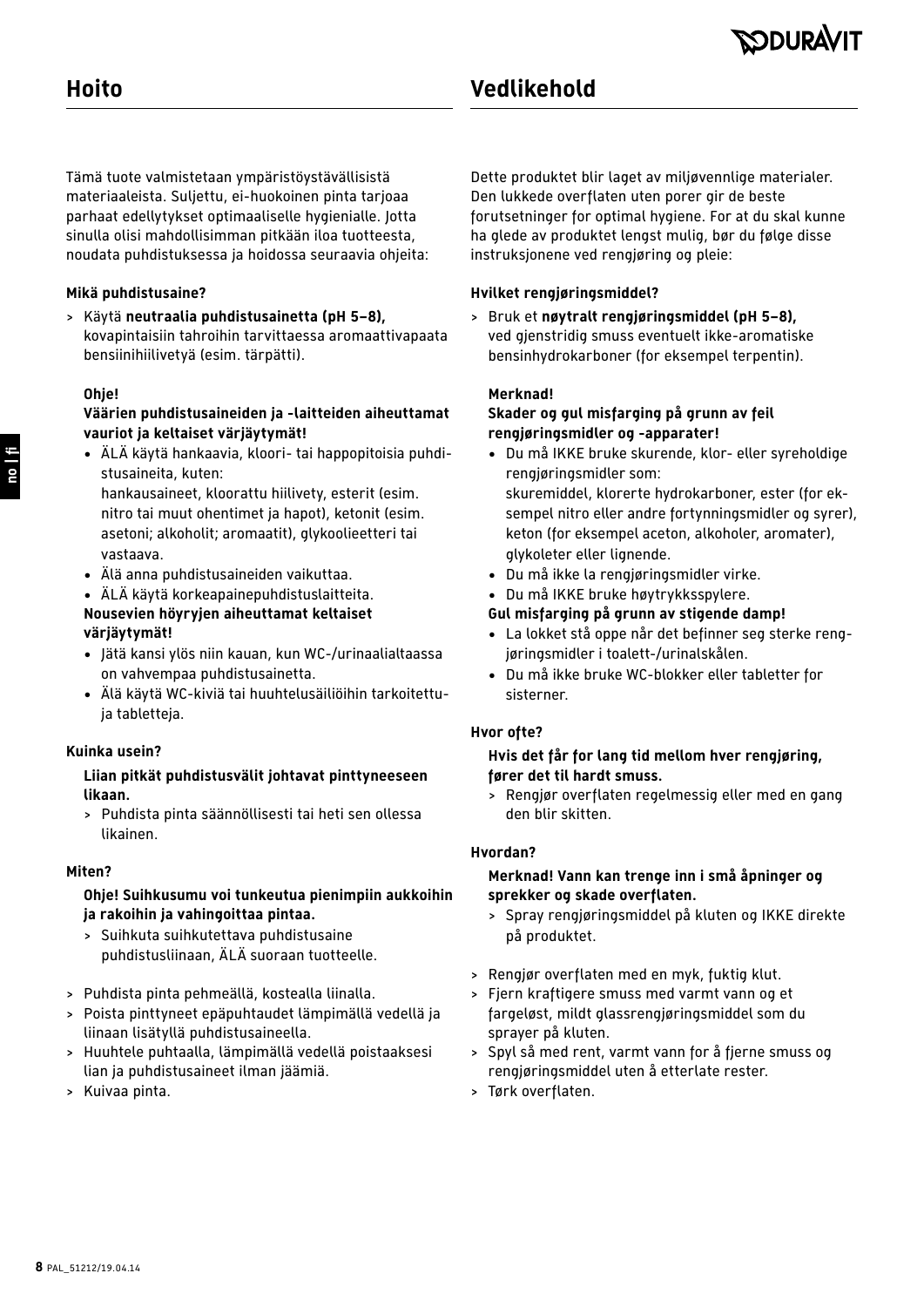Produkten är tillverkad av miljövänligt material. Den slutna ytan utan porer ger bästa förutsättningar för optimal hygien. Beakta följande i samband med rengöring och skötsel för att få glädje av produkten så länge som möjligt:

#### **Vilket rengöringsmedel?**

> Använd ett **neutralt rengöringsmedel (pH 5-8),** vid kraftigare nedsmutsning eventuellt aromatfritt bensinkolväte (t.ex. terpentin).

#### **Meddelande!**

#### **Fel rengöringsmedel och -verktyg leder till skador och gula missfärgningar!**

• Använd INTE slipande, klor- eller syrahaltiga rengöringsmedel, t.ex: skurmedel, klorerat kolväte, ester (t.ex. nitro eller andra förtunningsmedel och syror), ketoner (t.ex.

aceton; alkoholer; aromater), glykoleter eller liknande.

- Låt inte rengöringsmedlet verka.
- Använd INTE högtryckstvätt.
- **Stigande ångor orsakar gula missfärgningar!**
- Låt locket stå öppet så länge det finns starka rengöringsmedel i WC:t/urinoaren.
- Använd inga toalettblock eller tabletter för cisterner.

#### **Hur ofta?**

#### **För långa mellanrum mellan rengöringen leder till fastsittande smuts.**

> Rengör ytan regelbundet eller omedelbart när den har smutsats ned.

#### **Hur?**

#### **Meddelande! Spraydimma kan tränga in i minsta öppning eller spår och skada ytan.**

- > Spraya rengöringsmedel på en rengöringsduk och ALDRIG direkt på produkten.
- > Rengör ytan med en mjuk, fuktig trasa.
- > Avlägsna kraftigare smuts med varmt vatten och rengöringsmedel som du sprayar på en trasa.
- > Skölj med rent, varmt vatten för att ta bort all smuts och allt rengöringsmedel.
- > Torka ytan.

See toode on valmistatud keskkonnasõbralikest materjalidest. Suletud poorivaba pind tagab optimaalse hügieeni. Et see võiks teile pikka aega rõõmu valmistada, järgige palun puhastamisel ja hooldusel järgmisi juhiseid.

#### **Milline puhastusvahend?**

> Kasutage **neutraalset puhastusvahendit (pH 5–8)**, kangekaelse mustuse puhul vajadusel aromaadivaba naftasüsivesinikku (nt tärpentini).

#### **Märkus!**

#### **Kahjustused ja kollaseks värvumine valede puhastusvahendite ja -seadmete tõttu!**

- Ärge kasutage abrasiivseid, kloori või happeid sisaldavaid puhastusvahendeid, näiteks: küürimisvahend, klooritud süsivesinik, ester (nt nitro või muud lahustid ja happed), ketoonid (nt atsetoon, alkoholid, aromaadid), glükooleeter või sarnased ained.
- Ärge laske puhastusvahendil mõjuda.
- ÄRGE kasutage kõrgsurve-puhastusseadmeid.

#### **Kollaseks värvumine eralduvate aurud tõttu!**

- Jätke kaas üles seniks, kuni WC/pissuaari potis on tugevamaid puhastusvahendeid.
- Ärge kasutage tualetipuhastusseepi või loputuskastitablette.

#### **Kui sageli?**

#### **Liiga pikkade puhastusintervallide tõttu tekib raskesti eemaldatav mustus.**

> Puhastage regulaarselt või kohe, kui pinnad on määrdunud.

#### **Kuidas?**

#### **Märkus! Pihustusudu võib tungida väikestesse avaustesse ja vahedesse ning pindasid kahjustada.**

- > Pihustage puhastusvahendit puhastuslapile ja MITTE otse tootele.
- > Puhastage pindu pehme niiske lapiga.
- > Eemaldage raskesti eemaldatav mustus sooja vee ja lapile kantud puhastusvahendiga.
- > Loputage puhta, sooja veega üle, et eemaldada täielikult mustus ja puhastusvahendi jäägid.
- > Kuivatage pind.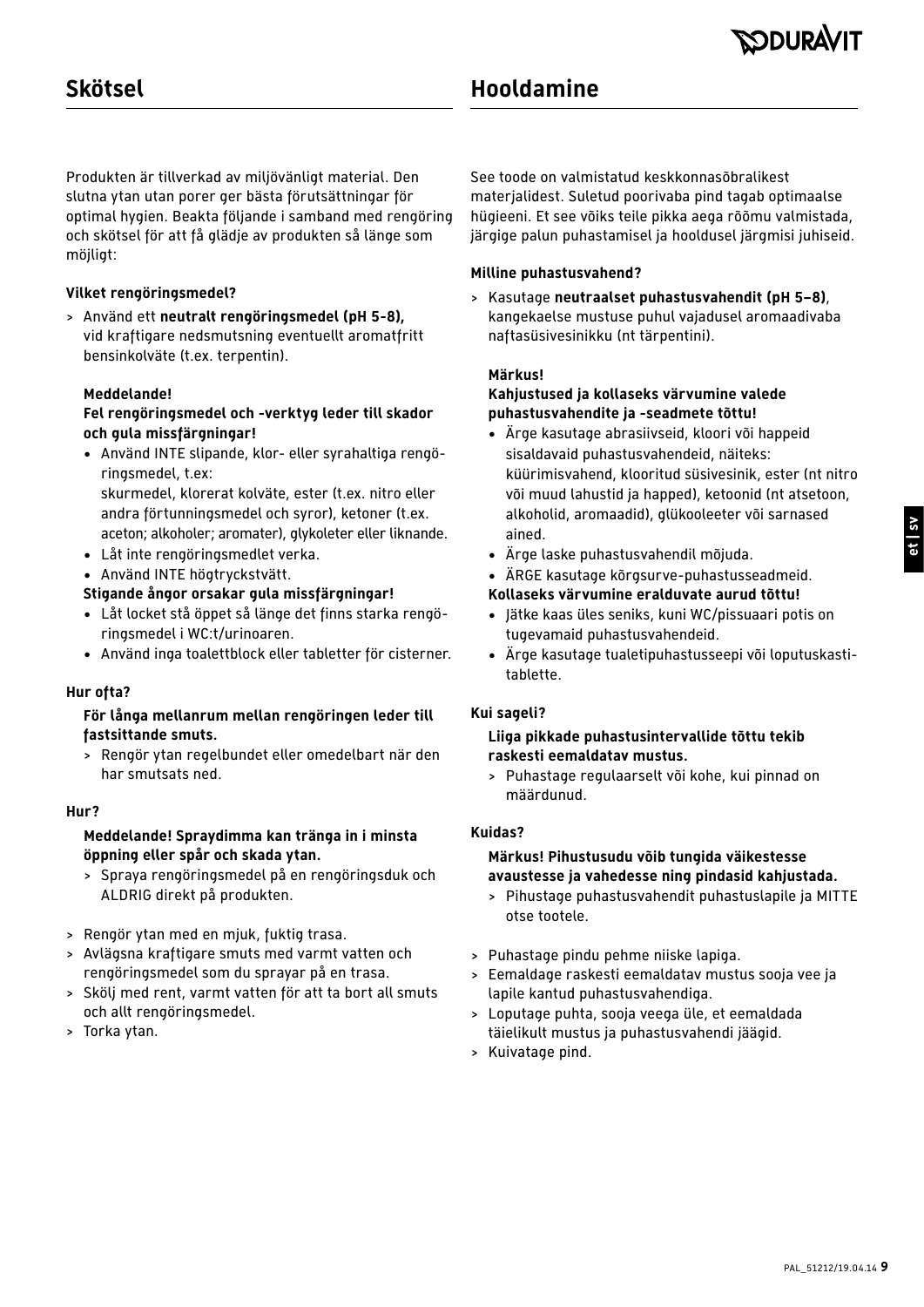#### **Jakie środki czyszczące?**

> Używać **neutralnego środka czyszczącego (pH 5-8)**, a w przypadku uporczywych zabrudzeń w razie potrzeby węglowodoru ropopochodnego niezawierającego węglowodorów aromatycznych (np. terpentyny).

czyszczeniu i pielęgnacji poniższych wskazówek.

#### **Wskazówka!**

#### **Uszkodzenia i żółte przebarwienia na skutek niewłaściwych środków czyszczących i narzędzi!**

- NIE STOSOWAĆ środków czyszczących o właściwościach ściernych ani zawierających chlor lub kwasy, takich jak: środki do szorowania, węglowodory chlorowane, estry (np. nitro lub inne rozcieńczalniki i kwasy), ketony (np. aceton; alkohole; substancje aromatyczne), etery glikolowe i tym podobne.
- Nie pozostawiać środków czyszczących na dłuższy czas.
- NIE UŻYWAĆ myjek wysokociśnieniowych.

#### **Żółte przebarwienia na skutek wznoszących się oparów!**

- Gdy w muszli klozetowej lub pisuarze znajdują się silniejsze środki czyszczące, pokrywę należy pozostawić podniesioną.
- Nie używać kostek toaletowych ani tabletek do spłuczki.

#### **Jak często?**

#### **Zbyt długie interwały czyszczenia prowadzą do stwardnienia zanieczyszczeń.**

> Zabrudzone powierzchnie należy czyścić regularnie lub natychmiast.

#### **W jaki sposób?**

#### **Wskazówka! Rozpylona mgiełka może wniknąć w najmniejsze otwory i szczeliny i uszkodzić powierzchnię.**

- > Środek czyszczący nanosić na ściereczkę, NIGDY bezpośrednio na produkt.
- > Przetrzeć powierzchnię miękką, wilgotną ściereczką.
- > Mocniej przylegające zabrudzenia usunąć ciepłą wodą i ściereczką spryskaną środkiem do czyszczenia.
- > Na koniec spłukać powierzchnię czystą, ciepłą wodą, aby usunąć zanieczyszczenie i resztki środka czyszczącego.
- > Wysuszyć powierzchnię.

Это изделие изготовлено из экологичных материалов. Гладкая, непористая поверхность обеспечивает оптимальные условия для гигиены. Чтобы как можно дольше радоваться этому изделию, соблюдайте следующие указания по чистке и уходу:

#### **Какое чистящее средство использовать?**

> Для удаления стойких загрязнений используйте **нейтральное чистящее средство (рН 5-8),** или средство, не содержащее ароматические углеводороды, (например, скипидар).

#### **Внимание!**

#### **Использование неподходящих чистящих средств и устройств может привести к повреждениям и образованию желтых пятен!**

- НЕ применяйте абразивные, хлор- и кислотосодержащие чистящие средства, такие как: порошки, хлорированные углеводороды, эфиры (например, нитроразбавители и другие разбавители и кислоты), кетоны (например, ацетон, спирты, ароматические соединения), гликолевые эфиры и т. п.
- Не оставляйте чистящие средства на поверхности.
- Не используйте чистящие устройства, работающие под высоким давлением.

#### **Образование желтых пятен от летучих паров!**

- Держите крышку унитаза/писсуара поднятой все время, пока в нем находятся сильные чистящие средства.
- Для очистки смывных бачков не используйте абразивы или таблетки.

#### **Как часто?**

#### **Слишком большие интервалы между чистками приводят к образованию стойких загрязнений.**

> Чистите поверхности регулярно или сразу, если они загрязнены.

#### **Как?**

#### **Внимание! Аэрозоли могут проникать в мельчайшие отверстия и щели, повреждая поверхности.**

- > Наносите аэрозольное чистящее средство на салфетку, но НИ В КОЕМ СЛУЧАЕ НЕ на само изделие.
- > Производите чистку поверхности мягкой влажной салфеткой.
- > Сильные загрязнения удаляйте при помощи горячей воды и чистящего средства, нанесенного на салфетку.
- > Промойте чистой горячей водой, чтобы полностью удалить остатки грязи и чистящего средства.
- > Просушите поверхность.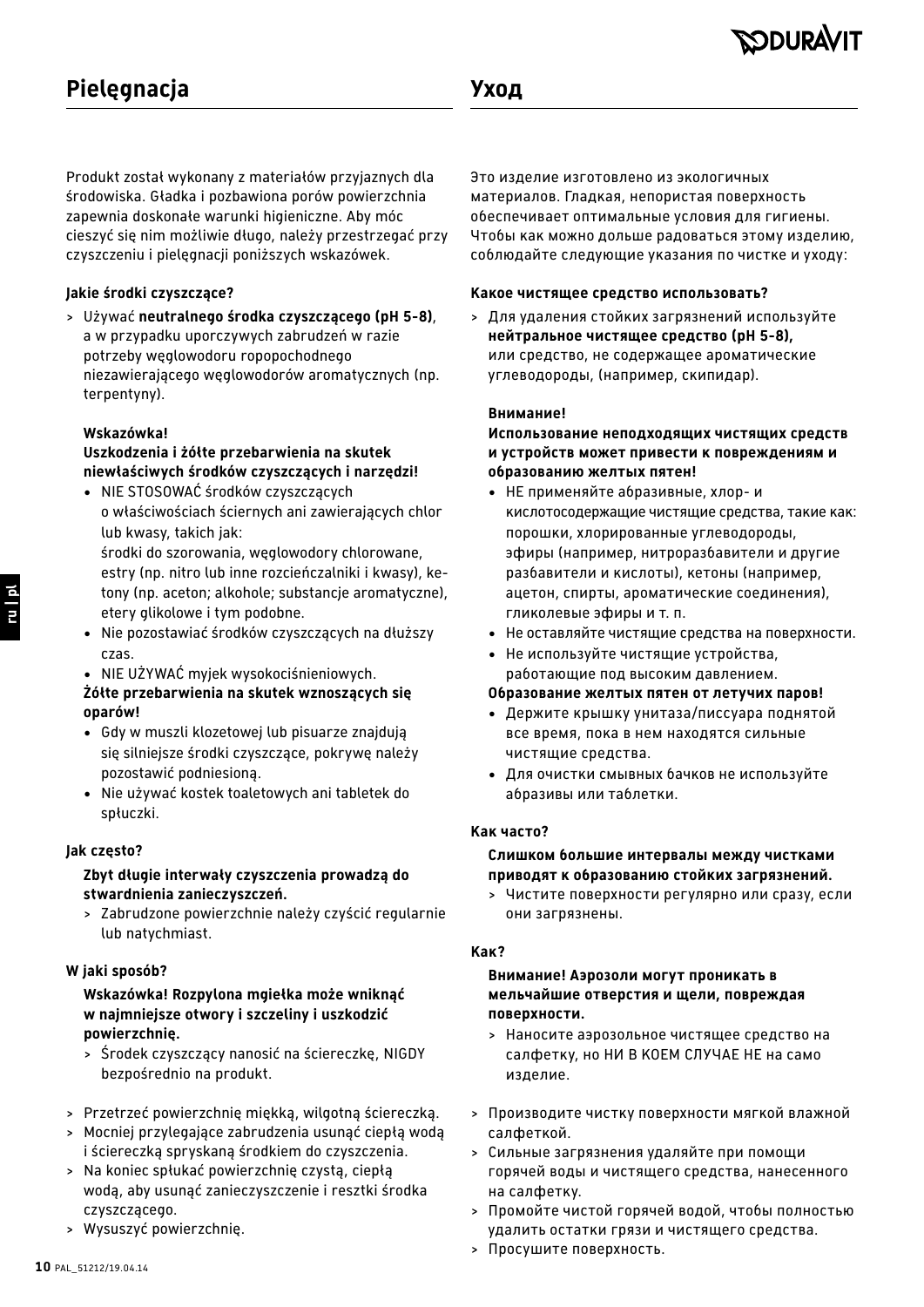**Péče Starostlivosť o výrobok**

Tento výrobek je vyroben z ekologických materiálů. Plný, nepórovitý povrch nabízí nejlepší předpoklady pro optimální hygienu. Aby vám přinášel dlouho radost, dodržujte prosím při čištění a péči následující pokyny:

#### **Jaký čisticí prostředek?**

> Používejte **neutrální čisticí prostředek (pH 5–8),** na odolné nečistoty příp.použijte nearomatický uhlovodík benzínu (např. terpentýn).

#### **Poznámka!**

#### **Poškození a žluté zbarvení při použití nesprávných čisticích prostředků a přípravků!**

• Nepoužívejte ŽÁDNÉ abrazivní čisticí prostředky ani čisticí prostředky obsahující chlor nebo kyseliny, iako:

mechanicky čisticí látky, chlorovaný uhlovodík, estery (např. nitro nebo jiná rozpouštědla a kyseliny), ketony (např. aceton, alkoholy, aromaty), glykolethery nebo jim podobné.

- Nenechte čisticí prostředky působit.
- Nepoužívejte ŽÁDNÉ vysokotlaké čisticí přístroje. **Žluté zbarvení způsobené výpary!**
- Pokud jsou ve WC míse/v urinálu silnější čisticí prostředky, nechte zvednutý poklop.
- Nepoužívejte WC bloky nebo tablety do splachovacích nádrží.

#### **Jak často?**

#### **Příliš dlouhé intervaly čištění mají za následek zatvrdlé nečistoty.**

> Povrch čistěte pravidelně, resp. ihned, jakmile je znečištěný.

#### **Jak?**

#### **Poznámka! Rozprašovaná mlha může vniknout do nejmenších otvorů a poškodit povrch.**

- > Rozprašovací čisticí prostředek nastříkejte na hadr a NIKOLIV přímo na výrobek.
- > Povrch čistěte měkkým, vlhkým hadrem.
- > Silnější nečistoty odstraňte teplou vodou a čisticím prostředkem, který aplikujete na hadr.
- > Opláchněte čistou, teplou vodou, abyste beze zbytku odstranili nečistotu a čisticí prostředek.
- > Potom povrch vysušte

Tento výrobok je vyrobený z ekologických materiálov. Uzavretý, bezpórový povrch ponúka najlepší predpoklad pre optimálnu hygienu. Aby ste sa mohli z neho tešiť čo najdlhšie, dodržte, prosím, pri čistení a starostlivosti nasledujúce pokyny:

#### **Aký čistiaci prostriedok?**

> Použite **neutrálny čistiaci prostriedok (pH 5-8),** pre perzistentné nečistoty a v prípade potreby benzín bez aromátov (napr. terpentín).

#### **Upozornenie!**

#### **Poškodenie a žlté zafarbenie spôsobené nesprávnymi čistiacimi prostriedkami a zariadeniami!**

- Nepoužívajte ŽIADNE abrazívne čistiace prostriedky ani prostriedky obsahujúce chlór alebo kyseliny, ako: mechanicky čistiace prostriedky, chlórované uhľovodíky, estery (napr. Nitro alebo iné riedidlá a kyseliny), ketóny (napr. acetón, alkoholy, aromáty), glykolétery alebo podobne.
- Nenechávajte pôsobiť čistiace prostriedky.
- Nepoužívajte ŽIADNE vysokotlakové čistiace zariadenia.

#### **Žlté zafarbenie spôsobené stúpajúcimi parami!**

- Nechajte poklop vyklopený, kým sa v mise WC/pisoára nachádzajú intenzívnejšie pôsobiace čistiace prostriedky.
- Nepoužívajte žiadne guľôčky alebo tablety do splachovacej nádrže.

#### **Ako často?**

#### **Príliš dlhé intervaly čistenia vedú k vzniku odolných nečistôt.**

> Povrch čistite pravidelne, resp. ihneď po znečistení.

#### **Ako?**

#### **Upozornenie! Rozprášená hmla môže vniknúť do najmenších otvorov a poškodiť povrch.**

- > Aerosólový čistiaci prostriedok nastriekajte na čistiacu handričku a NIE priamo na produkt.
- > Na čistenie povrchu použite mäkkú, vlhkú handričku.
- > Silnejšie znečistenie odstráňte pomocou teplej vody a čistiaceho prostriedku, ktorý pridáte na handričku.
- > Opláchnite čistou, teplou vodou, aby ste odstránili všetky zvyšky nečistoty a čistiaceho prostriedku.
- > Povrch utrite dosucha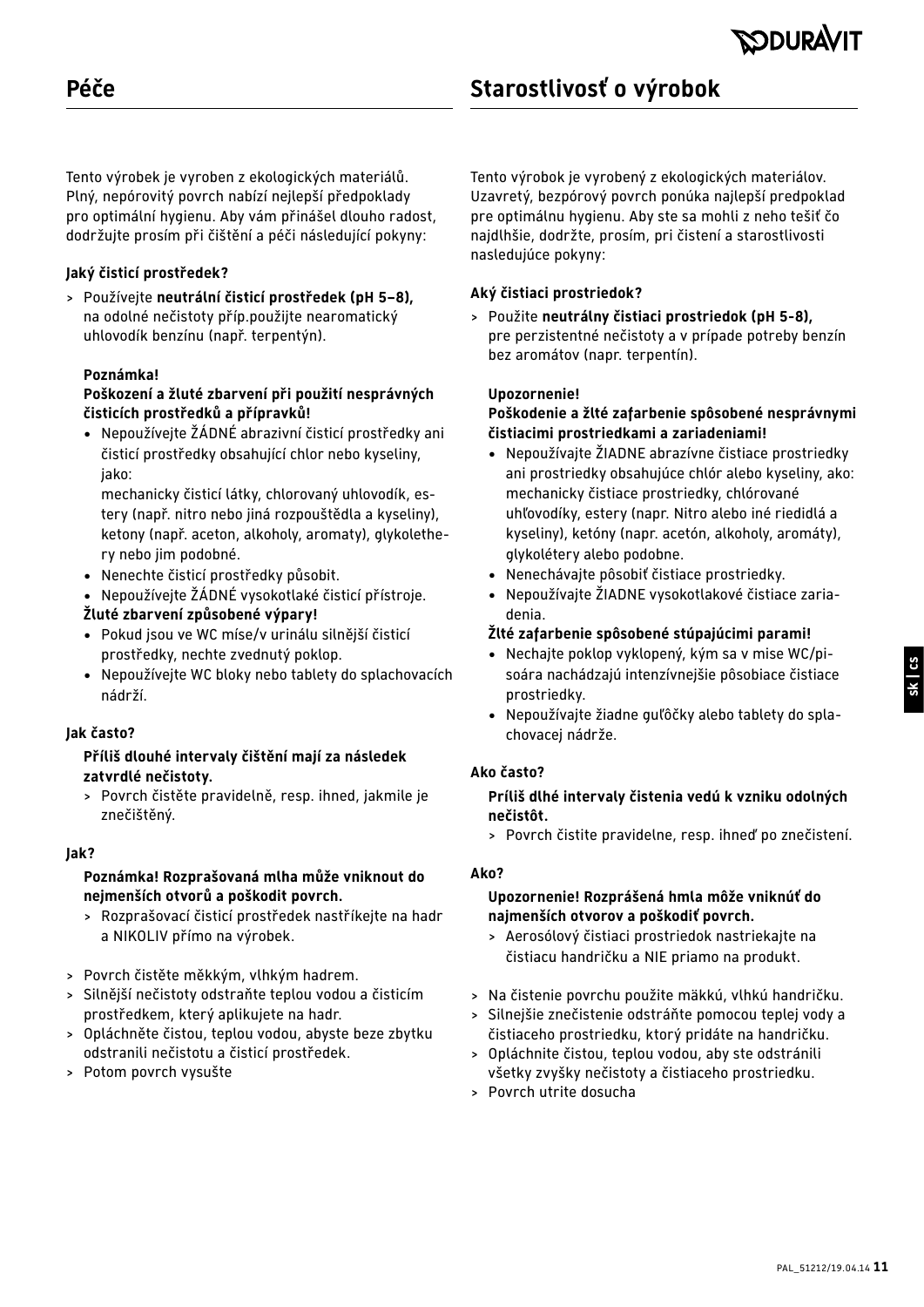Ez a termék környezetbarát anyagokból készült. Pórusmentes felülete kiváló feltételeket biztosít az optimális higiénia számára. Annak érdekében, hogy Ön a lehető leghosszabb ideig örömét lelhesse benne, kérjük, hogy tisztításkor és ápoláskor tartsa be a következő utasításokat:

#### **Melyik tisztítószert használjam?**

> Használjon **semleges tisztítószert (5-8 pH),** makacs szennyeződéseknél, esetleg aromás vegyületektől mentes benzin-szénhidrogént (pl. terpentin).

#### **Figyelem!**

#### **Sérülések és sárgás elszíneződések a helytelen tisztítószerek és -eszközök miatt!**

- NE használjon súroló hatású, klór-, vagy savtartalmú vegyi tisztítószereket, pl.: súrolószerek, klórozott szénhidrogén, észter (pl. nitro vagy más hígítók és savak), ketonok (pl. aceton; alkohol; aromás szénhidrodének), glikoléterek vagy hasonlók.
- Ne hagyja a tisztítószert hatni.
- NE használjon magasnyomású tisztítóberendezéseket. **Sárgás elszíneződések a felszálló gőzök miatt!**
- Hagyja a fedelet felnyitva, amíg erősebb tisztítószerek vannak a WC-ben/piszoártetőben.
- Ne használjon WC-illatosító rudakat vagy öblítőtartály tablettákat.

#### **Milyen gyakran?**

**hr | hu**

#### **A túl ritka tisztítás makacs szennyeződéseket eredményez.**

> Tisztítsa meg rendszeresen az egységet, illetve azonnal, ha beszennyeződött.

#### **Hogyan?**

#### **Figyelem! A permetköd behatolhat a kis nyílásokba és résekbe, és károsíthatja a felületet.**

- > A szórófejes tisztítószereket tisztítókendőre permetezze, és NE közvetlenül a termékre.
- > A felületet puha, nedves ruhadarabbal tisztítsa meg.
- > Az erősebb szennyeződéseket meleg vízzel és kendőre öntött tisztítószerrel távolítsa el.
- > A szennyeződés és a maradék tisztítószer teljes eltávolításához öblítse le a felületet tiszta, meleg vízzel.
- > Törölje szárazra a felületet.

Ovaj proizvod izrađen je od ekološki prihvatljivih materijala. Zatvorena površina bez pora nudi najbolje preduvjete za optimalnu higijenu. Da biste što dulje uživali u njemu, prilikom čišćenja i održavanja pridržavajte se sljedećih napomena:

#### **Koje sredstvo za čišćenje?**

> Upotrebljavajte **neutralna sredstva za čišćenje (pH vrijednosti 5 - 8),** a u slučaju tvrdokornih onečišćenja, eventualno benzinske ugljikovodike bez aromata (npr. terpentin).

#### **Napomena!**

#### **Oštećenja i žute mrlje izazvane pogrešnim sredstvima i uređajima za čišćenje!**

• NE UPOTREBLJAVAJTE abrazivna sredstva za čišćenje, niti sredstva koja sadrže klor ili kiseline, kao npr.:

sredstva za ribanje, klorirane ugljikovodike, estre (npr. nitro ili druge razrjeđivače, kiseline), ketone (npr. aceton, alkohole, aromate), glikoleteter ili slično.

- Sredstva za čišćenje ne ostavljajte djelovati.
- NE UPOTREBLJAVAJTE visokotlačne uređaje za čišćenje.

#### **Žute mrlje izazvane hlapljenjem para!**

- Poklopac mora biti podignut, sve dok su jača sredstva za čišćenje u WC-u/pisoaru.
- Ne upotrebljavajte osvježivače za pisoare ni tablete za vodokotliće.

#### **Koliko često?**

#### **Predugi intervali čišćenja rezultiraju većim onečišćenjima.**

> Čišćenje vršite redovito, odnosno čim se površina zaprlja.

#### **Kako?**

#### **Napomena! Raspršena magla može prodrijeti u najmanje otvore i procjepe te oštetiti površinu.**

- > Sredstvo za čišćenje u raspršivaču nanesite na krpu za čišćenje, NE izravno na proizvod.
- > Površinu očistite mekom, vlažnom krpom.
- > Veća onečišćenja odstranite toplom vodom i sredstvom za čišćenje koje prethodno trebate nanijeti na krpu.
- > Površinu isperite čistom, toplom vodom kako biste potpuno uklonili ostatke sredstva za čišćenje.
- > Površinu prebrišite suhom krpom.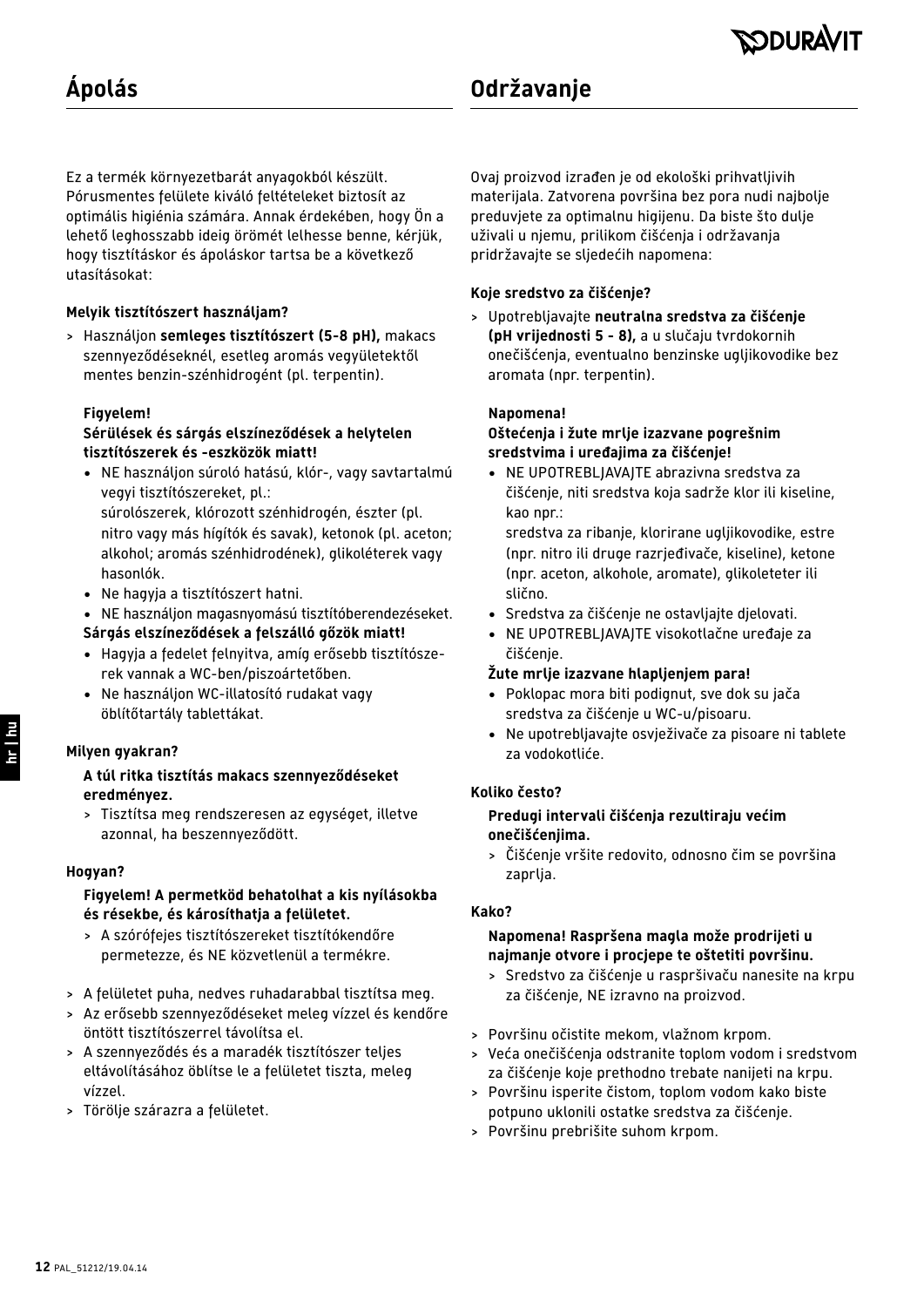Acest articol este produs din materiale ecologice. Suprafata închisă, fără pori, asigură cea mai bună premisă pentru o igienă optimă. Pentru a vă putea bucura cât mai mult timp de produsul dumneavoastră, vă rugăm să țineți cont de următoarele indicații atunci când efectuați curățarea și întreținerea:

#### **Ce agent de curățare?**

> Utilizați un **agent de curățare neutru (pH 5-8)** pentru murdăria persistentă sau, dacă este necesar, un solvent pe bază de hidrocarbură petrolieră (ex. terebentină).

#### **Indicație!**

#### **Utilizarea agenților și echipamentelor de curățare greșite poate cauza deteriorări sau apariția petelor galbene!**

- Nu utilizaţi NICIUN agent de curăţare abraziv cu conținut de clor sau acizi, precum: Agenți abrazivi, hidrocarbură clorurată, ester (ex. nitro sau alți diluanți sau acizi), cetone (ex. acetonă; alcool; compuși aromatici), eteri de glicol sau alte asemenea.
- Nu lăsaţi agenții de curăţare să acționeze.
- Nu utilizați NICIUN echipament de curățare sub presiune.

#### **Vaporii de abur ascendenți pot cauza apariția petelor galbene!**

- Lăsati capacul ridicat atâta timp cât în vasul WC/urinalului se află agenţi de curățare mai agresivi.
- Nu utilizați deodorizante pentru vasul toaletei sau capsule pentru rezervor.

#### **Cât de frecvent?**

#### **Intervalele de curățare prea lungi duc la murdărie persistentă.**

> Curățați suprafața în mod regulat, resp. de îndată ce s-a murdărit.

#### **Cum?**

#### **Indicație! Vaporii pulverizați pot pătrunde în deschizăturile și fantele mici și pot deteriora suprafața.**

- > Pulverizați detergentul pe laveta de curățare, în NICIUN caz direct pe produs.
- > Curățați suprafața cu o lavetă moale, umedă.
- > Îndepărtați impuritățile mai rezistente cu apă caldă și agent de curățare pe care îl aplicați pe lavetă.
- > Clătiti cu apă curată, caldă, pentru a elimina complet impuritățile și resturile de agent de curățare.
- > Uscați suprafața.

Ta izdelek je izdelan iz okolju prijaznih materialov. Zaprta, popolnoma gladka površina WC sedeža, nudi najboljši pogoj za optimalno higieno. Da boste s svojim izdelkom dolgo zadovoljni, pri čiščenju in negi upoštevajte naslednje napotke:

#### **Katero čistilo?**

> Uporabljajte **nevtralno čistilo (pH 5–8),** pri trdovratni umazaniji po potrebi bencinski ogljikovodik brez vsebnosti aromatov (npr. terpentin).

#### **Napotek!**

#### **Poškodbe in rumeno obarvanje zaradi neustreznih čistil in pripomočkov za čiščenje!**

- NE uporabljajte grobih čistil ali čistil z vsebnostjo klora ali kisline, kot so na primer: groba čistila, klorirani ogljikovodik, ester (npr. nitro- ali druga redčila in kisline), ketoni (npr. aceton; alkoholi; aromati), glikolni eter ipd.
- Ne čakajte, da začnejo čistila učinkovati.
- NE uporabljajte visokotlačnih čistilnikov.

#### **Rumeno obarvanje zaradi dviganja hlapov!**

- Dokler so v WC školjki/pisoarju prisotna močna čistila, pustite pokrov v dvignjenem položaju.
- Ne uporabljajte osvežilcev ali tablet za izplakovalni kotliček.

#### **Kako pogosto?**

#### **Če so intervali čiščenja predolgi, nastane trdovratna umazanija.**

> Površine čistite redno oziroma takoj ko se umažejo.

#### **Kako?**

#### **Napotek! Meglica pršenja lahko vdre v najmanjše odprtine in reže ter povzroči poškodbe na površini.**

- > Pršilno čistilo nanesite na krpo za čiščenje in NE neposredno na izdelek.
- > Površino očistite z mehko, vlažno krpo.
- > Večjo umazanijo odstranite s toplo vodo in čistilom, ki ga nanesete na krpo.
- > Na koncu izperite mesto s čisto vodo, da umazanijo in čistilo popolnoma odstranite.
- > Površina naj se posuši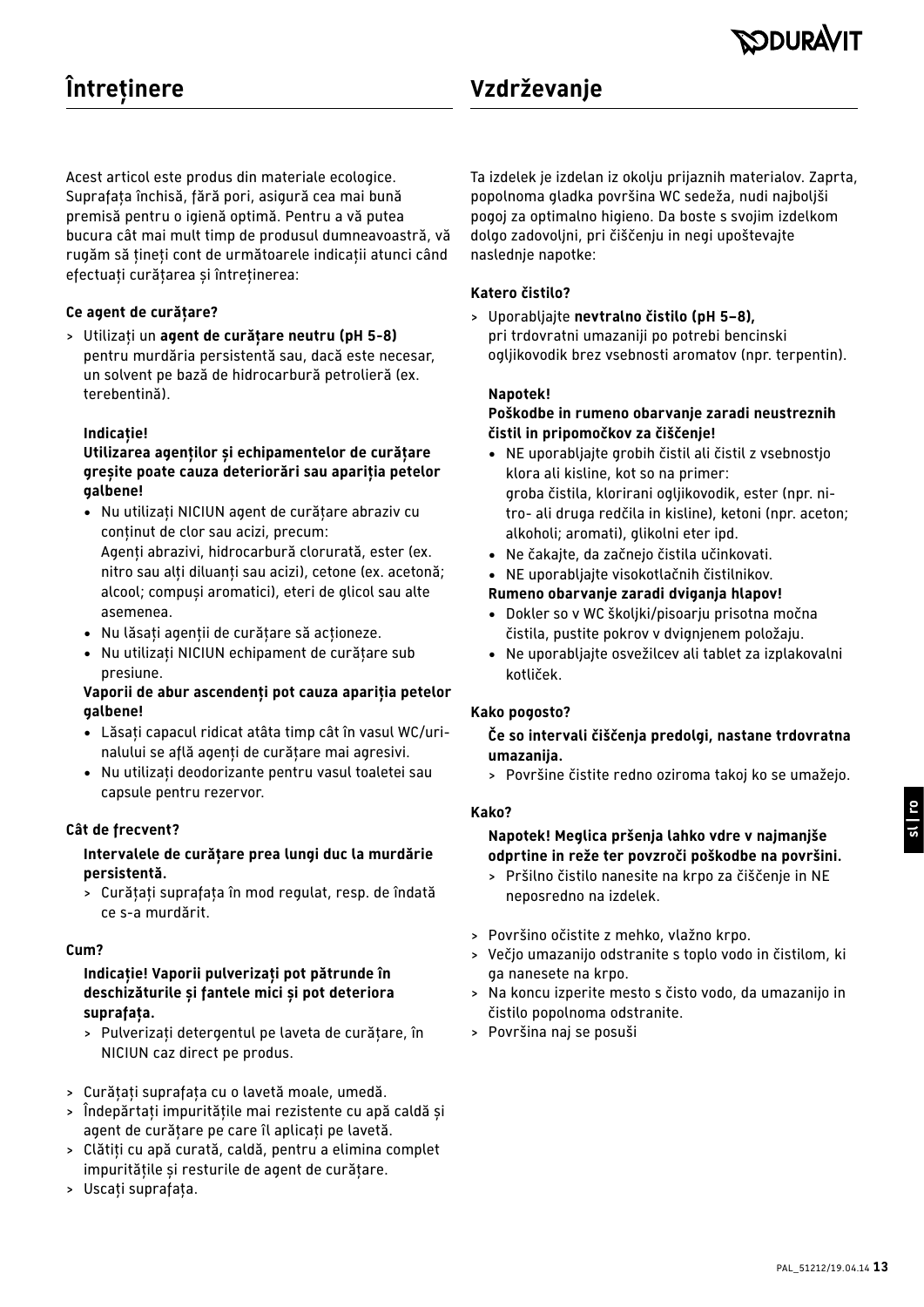Този продукт е произведен от екологични материали. Затворената монолитна повърхност предлага найдобрите предпоставки за оптимална хигиена. За да можете да го използвате възможно най-дълго, при почистване и поддръжка спазвайте следните указания:

#### **Какъв почистващ препарат?**

> Използвайте **неутрален почистващ препарат (pH 5-8),** за упорити замърсявания, при нужда бензинов въглеводород без аромат (напр. терпентин).

#### **Внимание!**

#### **Увреждане и жълто оцветяване при неправилни почистващи препарати и оборудване!**

- Не използвайте абразивни, съдържащи хлор или киселина почистващи препарати, като: Абразивни материали, хлориран въглеводород, естери (напр. Nitro или други разредители и киселини), кетони (напр. ацетон, алкохоли, ароматни съединения), гликолови етери или други подобни.
- Не оставяйте почистващите препарати да действат.
- Не използвайте уреди за почистване под високо налягане.

#### **Жълто оцветяване заради изпарения!**

- Оставете капака вдигнат, докато в тоалетната/ писоара се намират силни почистващи препарати.
- Не използвайте тоалетни блокчета или таблетки за казанчето.

#### **Колко често?**

#### **Прекомерно дългите интервали на почистване водят до упорити замърсявания.**

> Почиствайте редовно, съотв. веднага след като повърхността се замърси.

#### **Как?**

#### **Внимание! Спреят може да проникне и в наймалките отвори и цепнатини и да повреди повърхността.**

- > Пръскайте аерозолните почистващи препарати върху кърпа и НИКОГА директно върху продукта.
- > Почиствайте повърхността с мека, влажна кърпа.
- > Отстранявайте по-силни замърсявания с топла вода и почистващ препарат върху кърпата.
- > След почистването промивайте с чиста, топла вода, за да отстраните всички замърсявания и почистващи препарати.
- > Подсушете повърхността.

Šis izstrādājums tiek izgatavots no videi nekaitīgiem materiāliem. Tualetes poda vāka virsma bez porām nodrošina optimālus higiēnas apstākļus. Lai tas jums sagādātu prieku iespējami ilgi, tīrot un kopjot, lūdzu, ievērojiet šādus norādījumus:

#### **Kāds tīrīšanas līdzeklis?**

> Noturīgāku netīrumu gadījumā izmantojiet **neitrālu tīrīšanas līdzekli (pH 5-8),**  nepieciešamības gadījumā benzīna ogļūdeņradi bez smaržvielām (piemēram, terpentīnu).

#### **Norādījums!**

#### **Bojājumi un dzeltenās krāsas sakrāsojumi, ko rada nepareizi tīrīšanas līdzekļi un ierīces!**

- NELIETOJIET abrazīvus, hloru vai skābi saturošus tīrīšanas līdzekļus, piemēram: trīšanas līdzeklis ar abrazīvām daļinām, hlorētu ogļūdeņradi, esterus (piemēram, nitro vai citu šķaidītājus un skābes), ketonus (piemēram, acetonu, spirtus, aromātvielas), glikola ēteri vai līdzīgas vielas.
- Neatstājiet tīrīšanas līdzekļus iedarboties.
- NEIZMANTOJIET augstspiediena tīrīšanas ierīces.

#### **Dzeltenas krāsas sakrāsojumi, ko rada tvaiki!**

- Kamēr vākā vēl ir spēcīgs tīrīšanas līdzeklis, atstājiet tualetes poda/pisuāra vāku atvērtu.
- Neizmantojiet tualetes skalojamās kastes blokus vai tabletes.

#### **Cik bieži?**

#### **Pārāk gari tīrīšanas intervāli rada grūti notīrāmus netīrumus.**

> Tīrīšanu veiciet regulāri vai uzreiz pēc tam, kad virsma ir kļuvusi netīra.

#### **Kā?**

#### **Norādījums! Izsmidzinātais šķidrums var iekļūt vissīkākajās atverēs un spraugās un sabojāt virsmu.**

- > Izsmidzināmos tīrīšanas līdzekļus izsmidziniet uz tīrīšanas drānas, bet NE tieši uz izstrādājuma.
- > Virsmu tīriet ar mīkstu un mitru drānu.
- > Lielākus netīrumus tīriet ar siltu ūdeni un tīrīšanas līdzekli, ar ko samitriniet drānu.
- > Beigās noskalojiet ar tīru, siltu ūdeni, lai pilnībā likvidētu netīrumu un tīrīšanas līdzekļa paliekas.
- > Nožāvējiet virsmu.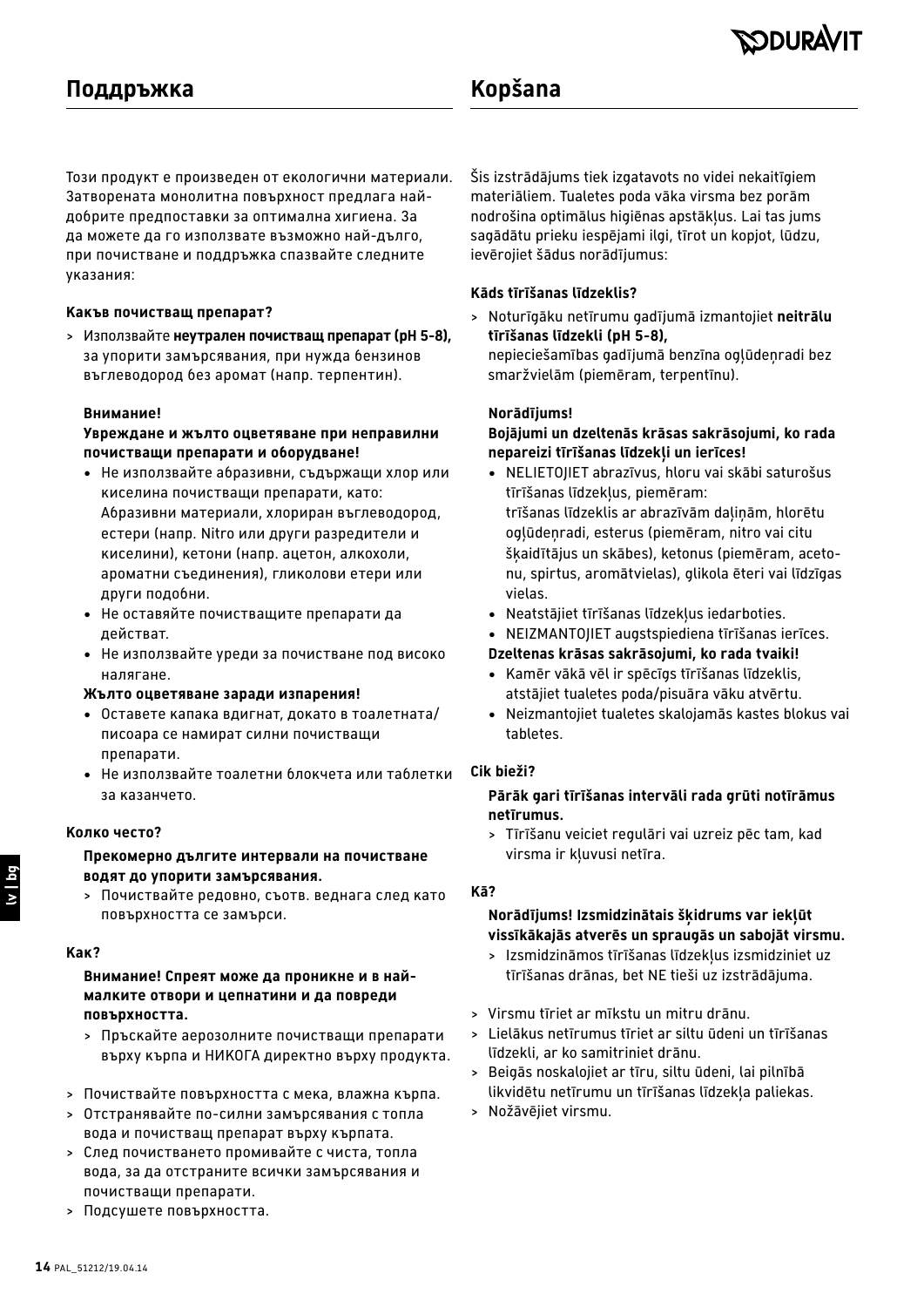Šis gaminys pagamintas iš ekologiškų medžiagų. Uždaras, neporėtas paviršius yra geriausia optimalios higienos sąlyga. Kad jis džiugintų kuo ilgiau, valykite ir prižiūrėkite, atsižvelgdami į šiuos nurodymu:

#### **Kokias valymo priemones naudoti?**

> Naudokite **neutralią valymo priemonę (pH 5-8),** , o įsisenėjusiems nešvarumams valyti nearomatizuotą benzino angliavandenilį (pvz., terpentiną).

#### **Pastaba!**

#### **Pažeidimai ir pageltimai dėl netinkamų valymo priemonių ir prietaisų!**

- NENAUDOKITE šveičiamųjų, chloruotų ir rūgštinių valymo priemonių, pvz.: šveitiklių, chloruoto angliavandenilio, esterių (pvz., nitro arba kitų skiediklių ir rūgščių), ketonų (pvz., acetono; alkoholio; aromatų), glikolio eterio ir pan.
- Nepalikite valymo priemonės veikti.
- NENAUDOKITE didelio slėgio valymo prietaisų.

#### **Pageltimai dėl kylančių garų!**

- Kol unitazo / pisuaro kriauklėje yra stiprių valymo priemonių, dangtį palikite pakeltą.
- Nenaudokite tualeto muiliukų ir tablečių bakeliui.

#### **Kaip dažnai?**

#### **Jei valymo intervalai per ilgi, nešvarumai įsisenės.**

> Paviršių valykite reguliariai arba iš karto atsiradus nešvarumams.

#### **Kaip?**

#### **Pastaba! Purškalas gali prasiskverbti pro mažiausias angas ir tarpus bei pažeisti paviršių.**

- > Purškiamus valiklius purkškite tik ant šluostės, NEPURKŠKITE jų tiesiai ant gaminio.
- > Nuvalykite paviršių minkšta, drėgna šluoste.
- > Didesnius nešvarumus nuplaukite šiltu vandeniu ir valikliu sudrėkinta šluoste.
- > Norėdami visiškai pašalinti nešvarumus ir valymo priemonių likučius, perplaukite švariu šiltu vandeniu.
- > Paviršių nusausinkite.

Bu ürün çevre dostu malzemelerden imal edilmiştir. Kapalı ve gözeneksiz yüzeyi, hijyen koşullarının en iyi şekilde olmasını sağlamaktadır. Mümkün olduğu kadar uzun süre memnun kalmanız için lütfen aşağıdaki temizlik ve bakım bilgilerine dikkat ediniz:

#### **Hangi temizlik maddesi?**

> Zorlu kirlerde **nötr temizlik maddesi (pH 5-8),** gerektiğinde aromat içermeyen benzin hidrokarbon kullanınız (örn. terebent).

#### **Bilgi!**

#### **Yanlış temizlik maddeleri ve cihazlarından dolayı hasarlar ve sarıya boyanma!**

• Aşındırıcı, klorlu veya asitli temizlik maddeleri KUL-LANMAYINIZ, örn.: ovalama deterjanları, klorlu hidrokarbon, ester (örn. nitro veya başka seyrelticiler ve asitler), ketonlar (örn. aseton; alkoller; aromatlar), glikoleter ve ben-

zerleri.

- Temizlik maddelerini etki edebilecek şekilde bekletmeyiniz.
- Yüksek basınçlı temizleyiciler KULLANMAYINIZ.

#### **Çıkan buharlardan dolayı sarıya boyanma!**

- Klozet/Pisuar içinde güçlü temizlik maddeleri bulunduğu sürece kapağı açık bırakınız.
- Klozet koku gidericileri ve rezervuarlara atılan temizlik tabletleri kullanmayınız.

#### **Ne sıklıkta?**

#### **Temizlik aralıkları fazla uzun tutulursa zorlu kirlenmeler oluşur.**

> Yüzeyi düzenli aralıklarda veya kirlendiğinde hemen temizleyiniz.

#### **Nasıl?**

#### **Bilgi! Püskürtme sisi en küçük deliklere ve aralıklara girip yüzeye zarar verebilir.**

- > Şişesinden sıkılarak uygulanan temizlik maddelerini bir temizlik bezi üzerine sıkınız, doğrudan ürünün üzerine SIKMAYINIZ.
- > Yüzeyi yumuşak, nemli bir bez ile temizleyiniz.
- > Zorlu kirleri sıcak su ve bezin üzerine sıktığınız bir temizlik maddesiyle gideriniz.
- > Kirleri ve temizlik maddelerini geride hiçbir artık kalmayacak şekilde temiz ve sıcak su ile durulayın.
- > Yüzeyi kurulayınız.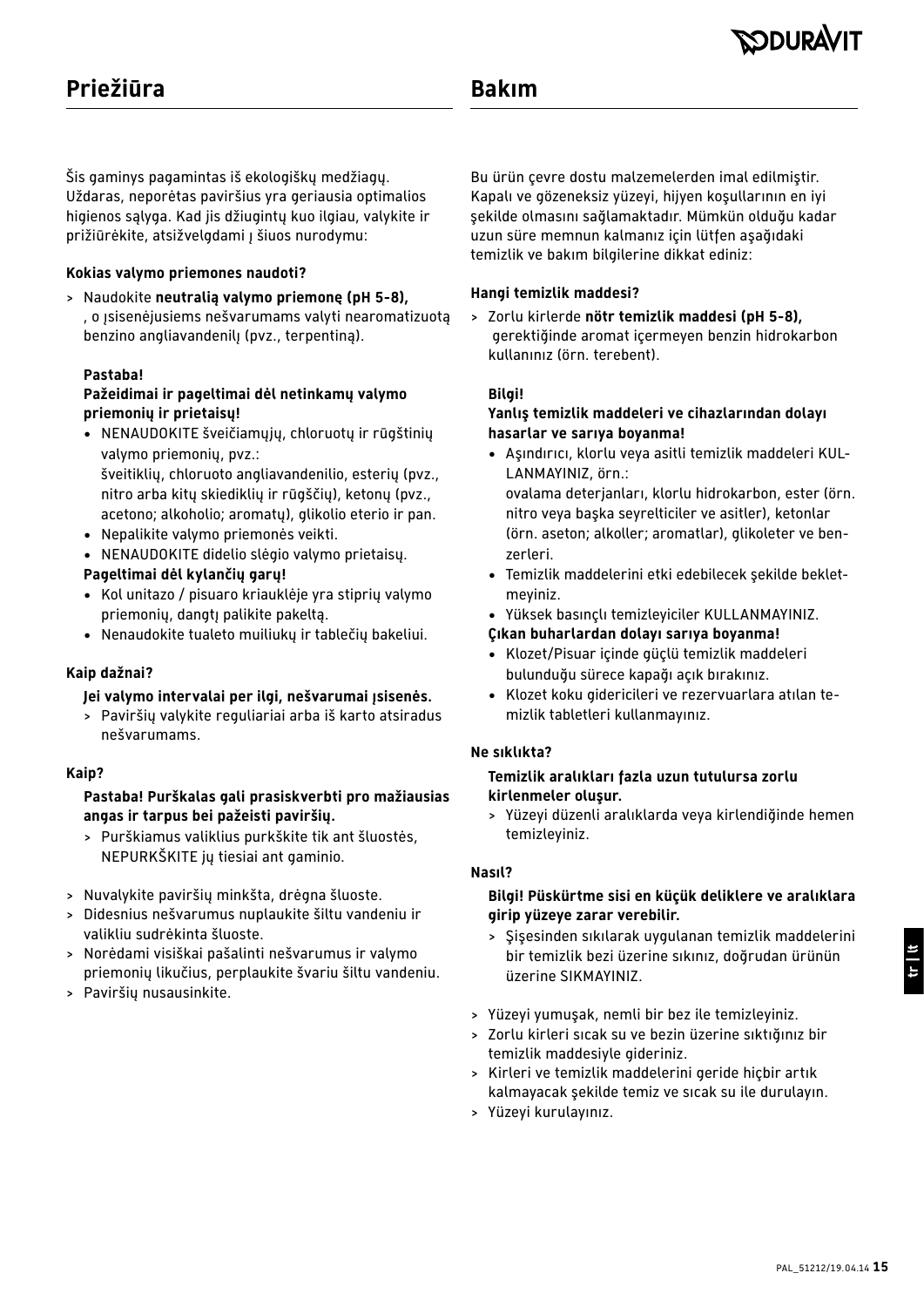本产品采用环保材料制造而成。其密封、无气孔的表面可以达 到最佳的安全卫生条件。为了能长久使用产品,请您遵守以下清 洗和维护说明:

#### 用什么清洁剂?

> 请使用中性清洁剂 (pH 5-8), 如有顽固污渍,必要时使用不含芳烃的汽油烃(例如松节 油)。

#### 注意!

- 清洁剂和清洁工具使用不当会造成损坏和黄色染色!
- 禁止使用研磨性、含氯或含酸的清洁剂,如: 研磨剂、氯化烃、酯(例如硝基或其他稀释剂和酸)、 酮(例如丙酮、乙醇、芳香族化合物)、乙二醇醚等。
- 不要让清洁剂停留过长时间。
- 不要使用高压清洁设备。

腾起的蒸汽会造成黄色染色!

- 使用强力清洁剂清洁座便器水池/小便器水池时,需将盖 板向上翻起。
- 不要使用除臭剂块或水箱去垢清洁块。

#### 隔多久?

清洁周期过长会导致严重脏污。

> 请定期进行清洁,若出现污垢则应立即清洁。

#### 如何消毒?

注意!喷雾会渗透进狭小的开口和缝隙中,从而造成表面受 损。

- > 请将喷雾式清洁剂喷在清洁布上,切勿直接喷在产品上。
- > 使用柔软的湿布清洁表面。
- > 若已严重脏污,则用布蘸取温水和清洁剂清除污垢。
- > 之后用干净的温水冲洗,以便彻底清除残留的污垢和清洁 剂。
- > 擦干表面。

이 제품은 친환경 소재로 제작되었습니다. 작은 구멍 하나 없이 치밀한 표면은 최적의 위생 상태를 위한 최상의 조건을 구비하고 있습니다. 제품을 최대한 오랫동안 좋은 상태로 사용하려면 세척 시 다음 지침에 유의해 주십시오.

#### 사용 세제

> 중성 세제 (pH 5-8) 를 사용하고, 오염물이 딱딱하게 굳은 경우, 방향족 화합물이 없는 탄화수소(예: 테레빈유)를 사용하십시오.

#### 참조!

잘못된 세제 및 세척 도구로 인한 손상 및 변색!

- 다음과 같은 연마성, 알칼리 및 산성 함유 세제를 사용 하지 마십시오. 연마제, 염화탄화수소, 에스테르(예, 니트로 또는 다른 희석제 및 산), 케톤(예, 아세톤, 알코올, 방향족 화합물), 글리콜 에테르 등.
- 세제를 발라두지 마십시오.
- 고압 세척 장치를 사용하지 마십시오.
- 올라오는 증기로 인한 변색!
- 양변기/소변기에 강력한 세제가 있는 경우 커버를 올린 채 두십시오.
- 걸이형 변기세정제 또는 변기 탱크에 넣는 알약 세정제 를 사용하지 마십시오.

#### 세척 주기

세척 주기가 너무 길면 오염이 심해질 수 있습니다.

> 정기적으로 또는 표면이 오염된 경우 즉시 세척하십시오.

#### 방법

참조! 분무 세제가 개방된 부위 및 틈새에 스며들면 표면을 상하게 할 수 있습니다.

- > 분무 세제는 타월에 분사하여 사용하십시오. 절대 제품에 직접 분사하면 안 됩니다.
- > 부드러운 젖은 헝겊으로 표면을 닦으십시오.
- > 심한 오염물은 따뜻한 물과 헝겊에 분사한 세제로 제거하십시오.
- > 깨끗한 온수로 헹구어 오염물과 세제를 남김 없이 제거하십시오.
- > 표면을 건조하십시오.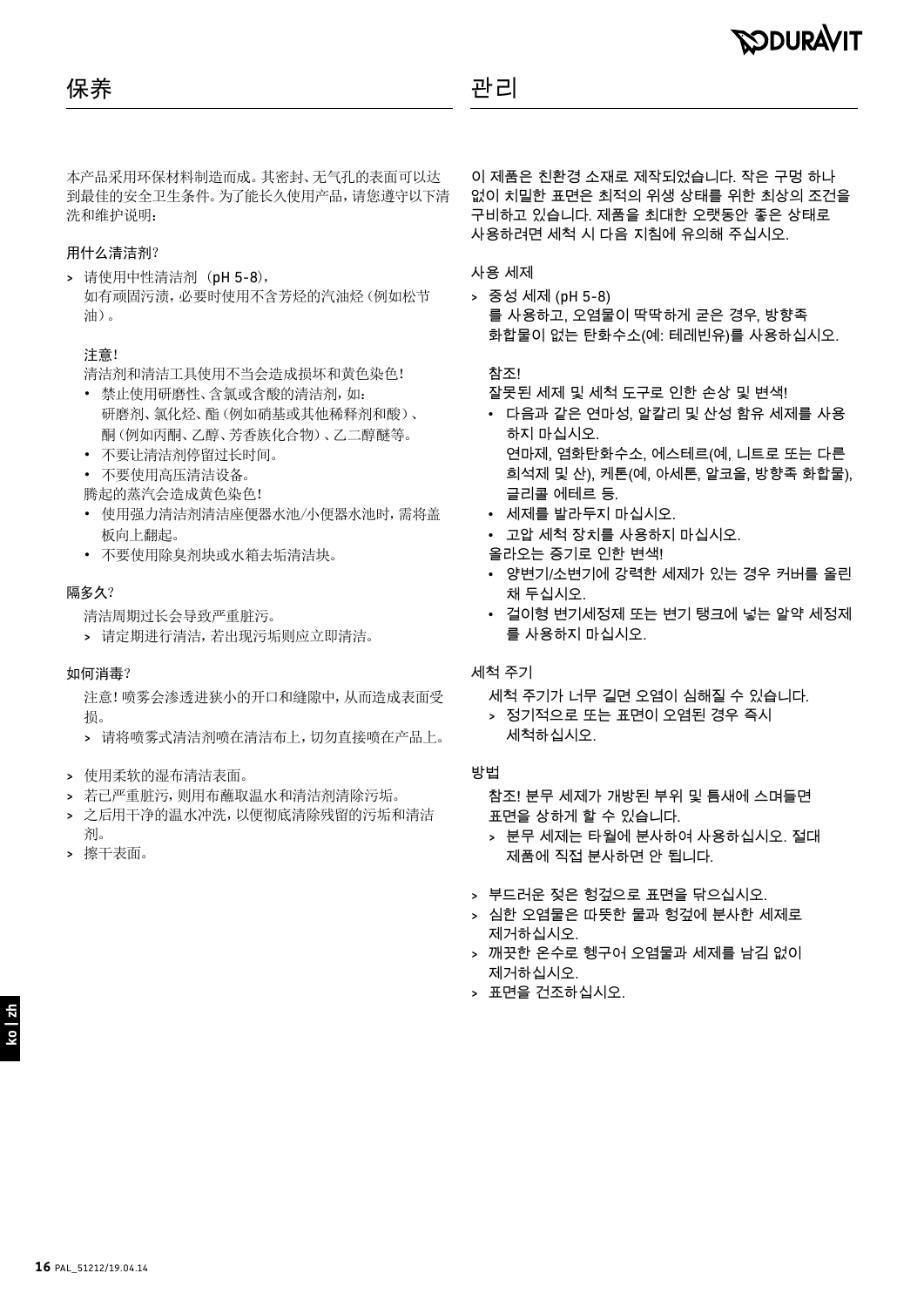本製品は、環境にやさしい素材で製造されています。無孔表面 が最適な衛生条件を満たしています。本製品を末永く快適に お使いいただくために、清掃の際には、以下の注意事項をお守 りください::

#### 使用できる洗浄剤

> しつこい汚れには中性洗剤 (pH値: 5-8)を使用し、必要に応 じて無臭のガソリン炭化水素 (テレピン油など) を使用して ください。

#### 注意!

誤った洗浄剤や機器を使用すると、損傷したり、黄色に変 色したりする恐れがあります。

• 次のようなクレンザーならびに酸あるいは塩素系成分を 含む洗浄剤を使用しないでください:

研磨剤、塩素化炭化水素、エステル (ニトロまたは他の 希釈剤および酸など)、ケトン (アセトン、アルコール、芳 香族化合物など)、グリコール・エーテルなど.

- 洗浄剤を染み込ませないでください。
- 高圧クリーナーを使用しないでください。
- 蒸気により、黄色に変色する恐れがあります!
- 便器に強い洗浄剤が残っている場合は、カバーを上げた ままにしてください。
- 消臭石やトイレタンク洗浄タブレットを使用しないでく ださい。

#### 頻度

- こまめに清掃しないと、汚れがひどくなります。
- > 仕上げ面は定期的にクリーニングし、また汚れたらすぐ にクリーニングしてください。

#### 方法

注意! スプレー式は小さな開口部や隙間に浸透して、表面を 損傷する可能性があります。

- > スプレー式の洗浄剤はクリーニングクロスに吹き付けて 使用し、直接製品には吹き付けないでください。
- > 表面の清掃には、湿らせた柔らかい布を使用します。
- > ひどい汚れは、洗剤を染み込ませた布とお湯を使って取り 除いてください。
- > 清潔なお湯で、汚れや残った洗浄剤をきれいに洗い流しま す。
- > 表面を乾かします。

تم تصنيع هذا المُنتَج من مواد خام صديقة للبيئة. ويوفر هذا السطح المغلق غير القابل لالختراق أفضل الظروف المالئمة للنظافة المثلى. ولكي يتسنى لك الاستمتاع بالمنتَج لأطول فترة ممكنة، يرجى مراعاة الإرشادات التالية عند القيام بالتنظيف والعناية:

ما هي مادة التنظيف الواجب استخدامها؟

> استخدم مُنظفات محايدة (ذات أس هيدروجيني من 5 إلى 8)، وعند الضرورة في حالة وجود أوساخ شديدة تُستخدم هيدروكربونات البنزين غير العطرية (مثل التربنتين)

#### ملحوظة:

الأضرار والبقع الصفراء بسبب استعمال المُنظفات وآلات التنظيف غير المناسبة!

 •ال تستخدمْ أي مواد تنظيف كاشطة أو قائمة على أساس الكلور أو الأحماض، مثل:

المواد الكاشطة، الهيدروكربونات المُشبعة بالكلور، اإلستر (مثل النترات أو المُخففات والأحماض الأخرى)، الكيتونات (مثل الأسيتون والكحوليات والمُعطرات)، الإيثيلين جليكول وما شابه ذلك.

•ال تترك المُنظفات لفترة طويلة.

•ال تستخدم آالت تنظيف تعمل بالضغط العالي.

البقع الصفراء بسبب الأبخرة المتصاعدة! •اترك الغطاء مفتوحًا، طالما أن هناك منظِّفًا قويًّا في المرحاض/المبولة.

 •ال تستخدم أحجار المرحاض أو بكرات المناديل في خزان المرحاض

#### كم مرة؟

يمكن أن يؤدي تباعد فترات التنظيف لمدة طويلة إلى تكوين أوساخ وقاذورات صلبة.

 قم بتنظيف السطح بصفة منتظمة أو بمجرد اتساخه.

#### كيف؟

ملحوظة: يمكن أن يخترق الرذاذ الفتحات والثغرات الصغيرة ويتلف السطح. رش رذاذ مواد التنظيف على قماش التنظيف، وليس على

المنتَج مباشرة.ً

> قم بتنظيف الأسطح باستخدام منديل ناعم مبلل.

- > قم بإزالة الأوساخ الشديدة بالماء الساخن ومنظف والذي
	- يمكنك رشه على القماش.
- > قم بعد ذلك بشطف السطح بمياه نقية ودافئة لإزالة بقايا األوساخ والمُنظفات بشكل كامل.
	- قم بتجفيف السطح